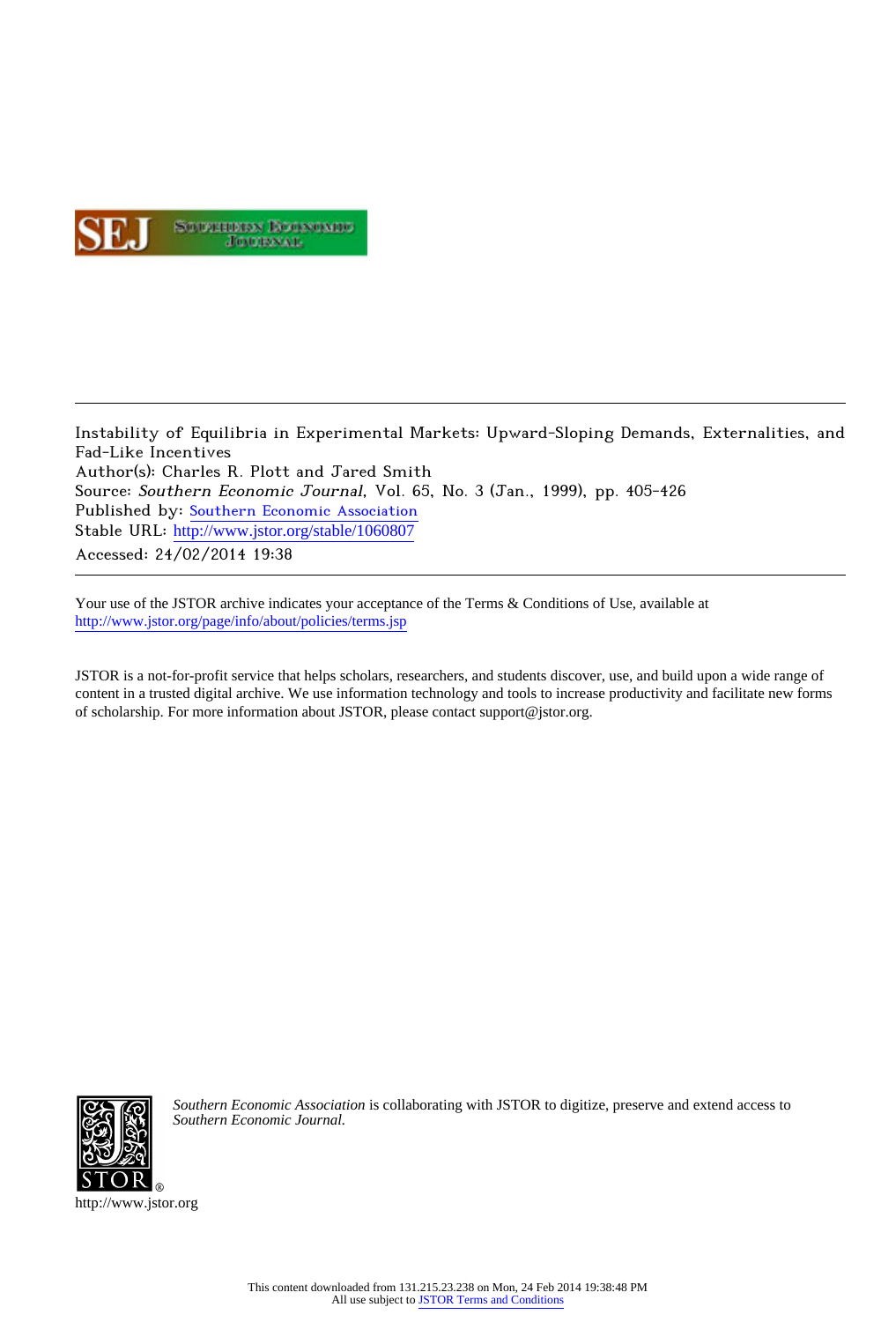# **Instability of Equilibria in Experimental Markets: Upward-Sloping Demands, Externalities, and Fad-Like Incentives**

**Charles R. Plott\* and Jared Smitht** 

**The objective of the paper is to study markets in which the value of the activity to any one person increases with the level with which the activity is undertaken by others. The general interpretation could be fads, mimicking behavior, or some sort of belief formation process in which the beliefs or expectations of agents about some underlying state of nature are influenced by the buying behavior of other agents. The result is to create a market that can be modeled as having an upward-sloping market demand curve. The questions posed are (i) in the fad-like environment, does the classical concept of equilibrium (as an equating of market demand and market supply) accurately predict market behavior; (ii) can both stable and unstable equilibria be observed; and (iii) which of the two classical concepts of stability best describes the conditions under which instability is observed? Under the conditions of a fad-like demand side externality in a market organized by the multiple unit double auction (MUDA), market equilibration occurs at a point where demand equals supply. The disequilibrium behavior follows the dynamics of the Marshallian model of dynamics, as opposed to the Walrasian model. These results confirm and extend the major findings of Plott and George who studied a similar environment with a downward-sloping supply.** 

#### **1. Introduction**

**This paper addresses four questions: (i) Can an upward-sloping demand be successfully created in a laboratory environment through the introduction of an externality, similar to fadlike preferences? (ii) In the presence of such special characteristics, do markets equilibrate to the classical intersection of the demand and supply curves? (iii) Can both stable and unstable equilibria be observed? This is a rather deep question since it asks if markets obey laws of dynamics similar to those that have been observed in physics. (iv) If markets do exhibit instability, which of the two classical concepts of stability, Marshallian stability or Walrasian stability, does the best job of predicting the conditions under which instability will be observed? Both of these theories are based on very general models of market behavior and so should apply to the simple and special case of an experimental setting. Indeed, the theories should apply to an experimental setting with the same force that would be applied to any other setting. Thus, experimental methods are a perfect way to address the issues, especially when no alternative method seems to exist.** 

**<sup>\*</sup> Charles R. Plott, Division of the Humanities and Social Science 228-77, California Institute of Technology, Pasadena, CA 91125, USA; E-mail cplott@hss.caltech.edu; Corresponding author.** 

**t A former student at the California Institute of Technology, Pasadena, CA, USA.** 

**The financial support of the National Science Foundation and the Caltech Laboratory for Economics and Political Science is gratefully acknowledged. The research assistant work of Daniel J. Richardson is appreciated.** 

**Received May 1997; accepted August 1998.**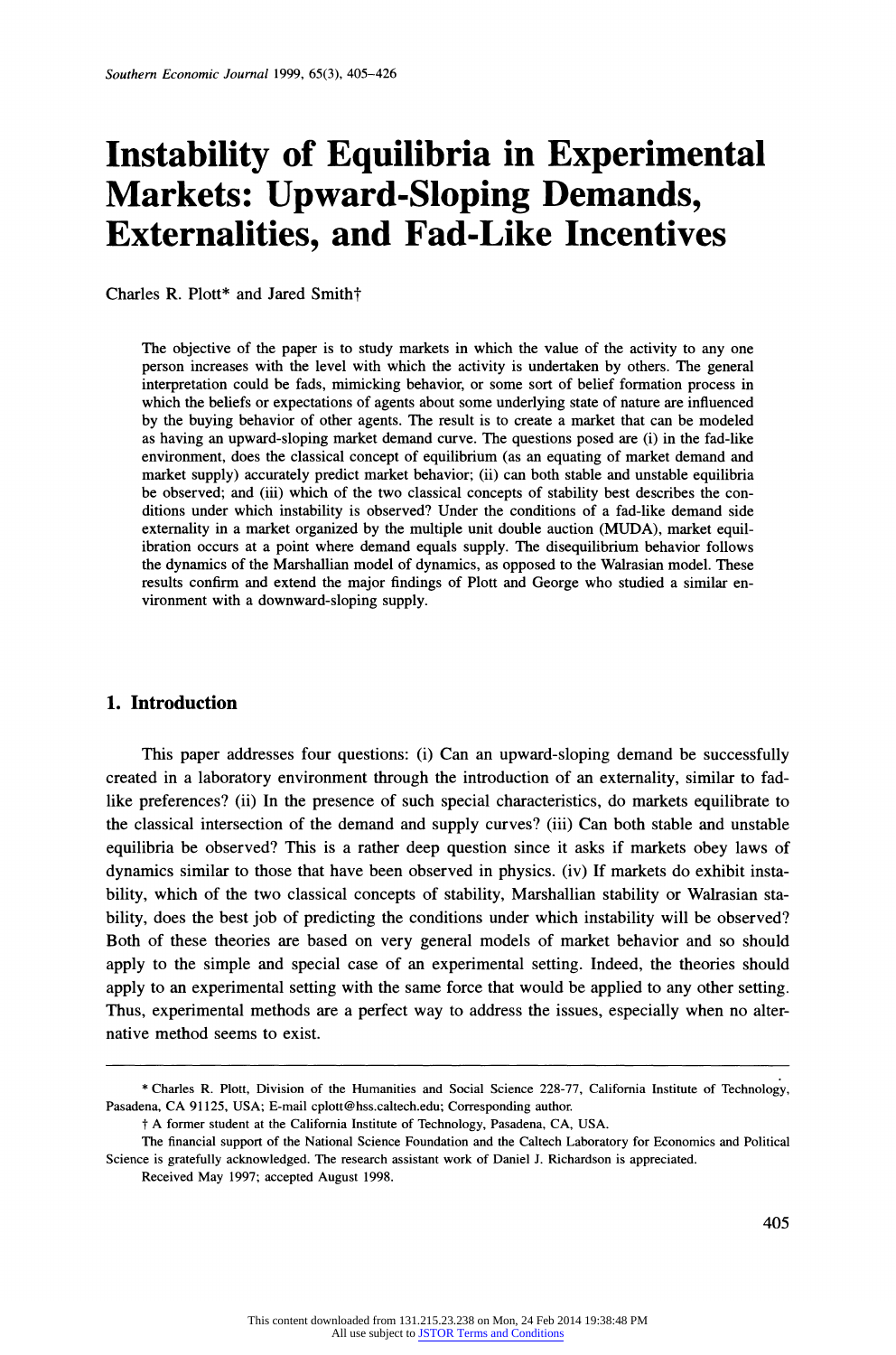## **406 Charles R. Plott and Jared Smith**

**The questions posed are natural. First, a fundamental part of neoclassical theory of market adjustments resides in the presumption that markets can be unstable. Thus, there is a natural intellectual curiosity about whether or not the presumption is correct. Second, there is a practical motivation for an interest in stability. Multiple equilibria often appear in models, causing difficulty with model specification. The conventional solution to the problem is to discard the equilibria that are unstable under the presumption that unstable equilibria cannot be observed, that is, they are removed from all consideration. It is only natural to ask if this convention is justified. The third question stems from an issue about the relationship between the competitive model of markets and game theory. The most basic principles of economics are being replaced by principles of game theory and related solution concepts. Do phenomena exist in markets that will be very difficult if not impossible to capture with the static solution concepts of game theory? In particular, game theory and the associated concepts of solutions tend to be equilibrium theories, without any accompanying notion of dynamics or equilibration. Thus, since disequilibrium is a primary feature of instability, it is a rather obvious place to look for challenges to the static equilibrium concepts of game theory.** 

**Notice that the motivations for this study are essentially unrelated to parameters that might be found in the U.S. economy, or any other economy, for that matter. The motivations are not about the economy; they are about economics and the underlying principles of economics that we use as tools to understand the economy. At this stage, the investigation is strictly of a**  laboratory nature. While the study suggests many interesting questions about the nature of **markets found in the field, they are not addressed here. For example, the question of the relative frequency or instances of instability are not addressed. Measures that might indicate when a market is perched at an unstable equilibrium are not sought. This study is about the nature of the laws that govern whether or not an equilibrium is stable, and the focus is on the behavior of markets in the laboratory.** 

**Once one decides to look for instability, the neoclassical theory itself suggests where to search. According to the ideas, the curves must have a perverse shape in the sense that the demand curve should slope upward or the supply curve should slope downward. Neoclassical theory also suggests two types of underlying economic circumstances that can produce such perversities. One set of circumstances is related to income effects. Both the famous Giffen good of upward-sloping demands and the labor-leisure tradeoff that produces backward-bending (downward-sloping) supply curves are related to the income effect. A second set of circumstances is related to externalities or external economies, as Marshall called them. On the supply side, downward-sloping supplies are thought to be produced by efficiencies that might be produced by expanding industrial scale. On the demand side, a similarly constituted externality can produce the upward-sloping demand curves that are thought to be produced by preferences such as desires to mimic the behavior of others.** 

**This paper employs the second set of circumstances, the use of externalities to create an upward-sloping demand.1 Markets were created in which the value of the units to any one person increased with the level with which the units are purchased by others. The more others do it, the more any particular individual wanted to do it. The general interpretation could be preferences that result in a desire to mimic others or it could be some sort of belief formation process in which the beliefs or expectations of agents about some underlying state of nature** 

**<sup>&#</sup>x27;Experimental studies of externalities in markets have reported that the competitive model works exactly as expected. (See Plott 1983; Harrison et al. 1987.)**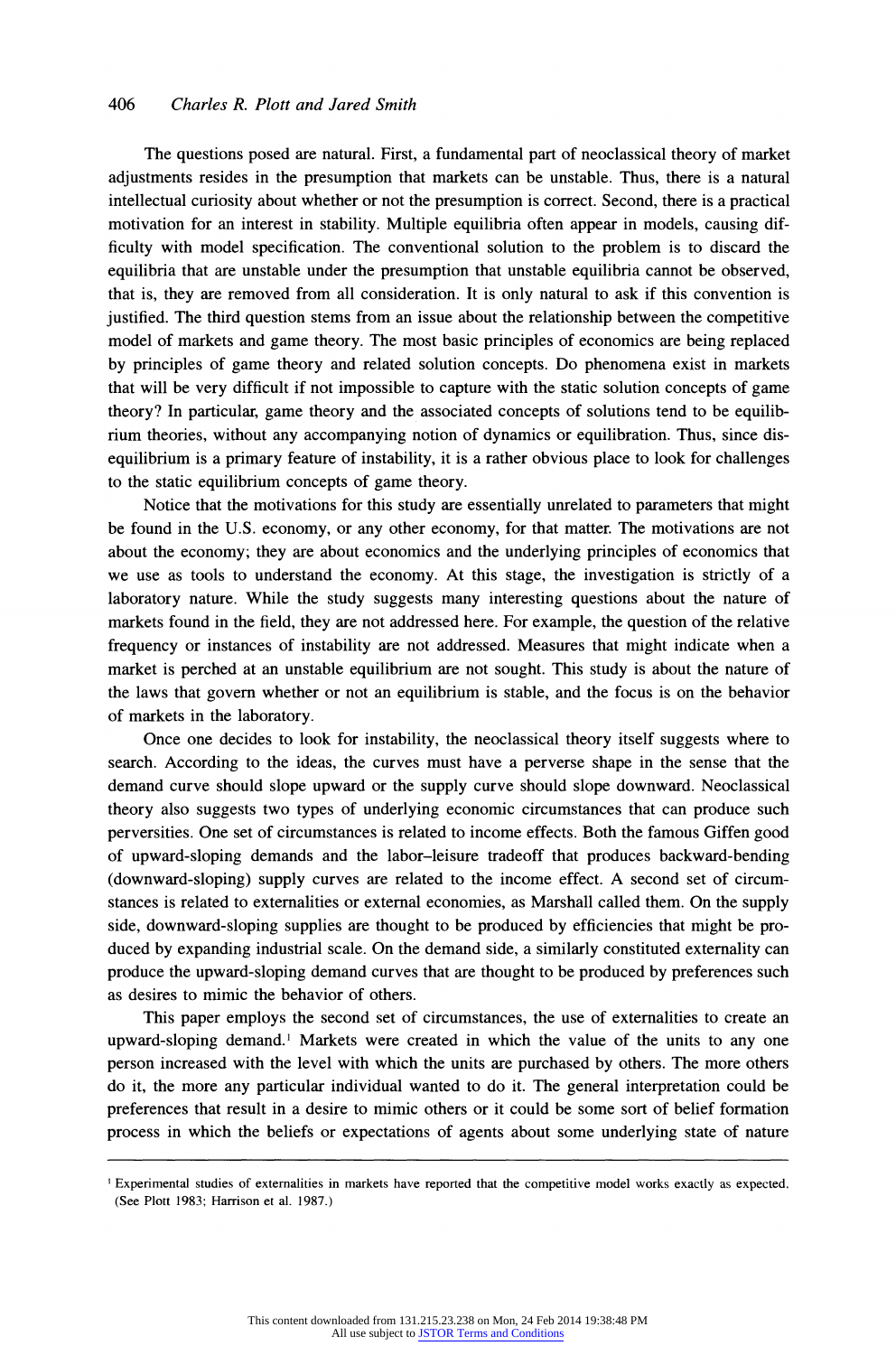**are influenced by the buying behavior of other agents. The result of the preference inducement was to create a market that can be modeled as having an upward-sloping market demand curve even though individual demand curves are downward sloping. With such a demand, an opportunity arose to observe whether or not instability presents itself.** 

**Based on previous research, a presumption exists that Marshallian stability and not Walrasian stability will be observed. Plott and George (1992) studied markets in which the supply was downward sloping due to a Marshallian externality and found that the Marshallian model of market stability provided the appropriate conditions under which instability could be observed. The Walrasian concept of stability was found to be completely inappropriate for that type of economic environment. Since an upward-sloping demand is a mirror image of the Marshallian downward-sloping supply, the current study is a test of both the replicability and the robustness of the Plott and George experimental results.** 

**The results are easy to summarize. Unstable equilibria can exist in markets. They exist at the intersection of demand and supply, as do other classical market equilibria. Where the perverse curves are due to an externality, the Marshallian model and not the Walrasian model define the conditions under which unstable equilibria exist. The experiments replicate and extend the results previously reported by Plott and George.** 

**Aside from classical discussions, the literature about the possibility of upward-sloping demands is not extensive. Papers by Becker (1991) and Karni and Levin (1994) both addressed issues of fad-like preferences. (For brevity, we will refer to them as B&KL.) Interestingly enough, both sets of authors, B&KL, failed to realize that they were dealing with a classical Marshallian external economy on the demand side as opposed to the supply side. After translation to the demand side, the model of B&KL differs from Marshall and Plott and George (1992) (PG) in only two substantive respects. The first is the structure of the externality and the second is the assumed industrial organization.** 

**First, with respect to the structure of the externality, B&KL do not require that the level of market activity be the vehicle that carries the externality, as do Marshall and PG. Instead, B&KL fads allow market demand to be the vehicle of the externality independent of whether or not the demand resulted in trades or whether adequate supply exists. By contrast, the formal representation of the externality used in PG depends on actual volume traded in the market (Marshallian fads). In B&KL fads, the utilities of agents depended on the number of people that want to do something rather than the incidence of them actually doing it, as is the case in Marshall fads and in PG.** 

**Second, with respect to the industrial organization, B&KL assume that there are only a small number of well-informed sellers and many myopic buyers. By contrast, Marshall and PG assume that there is symmetry between the buying and selling sides of the market. The implications of these differences are rather dramatic. Marshall and PG apply the competitive model on the one hand and with it can characterize notions of stable and unstable markets together with possible dynamic adjustment processes. By contrast, B&KL allow the demand side to behave much like competitors, from which a demand function can be derived in the same way that it is derived in this paper. However, that is where the similarity ends. In this paper, the supply is also derived by application of the competitive model. In B&KL, the sellers are fully informed of the behavior of the demand side of the market and are able to solve for various equilibria using standard game theoretic logic. The problem posed by B&KL is then one of selecting the appropriate equilibrium by appeal to solution concepts.** 

**While both sets of authors, B&KL, mention stability, they do not use the term in a classical**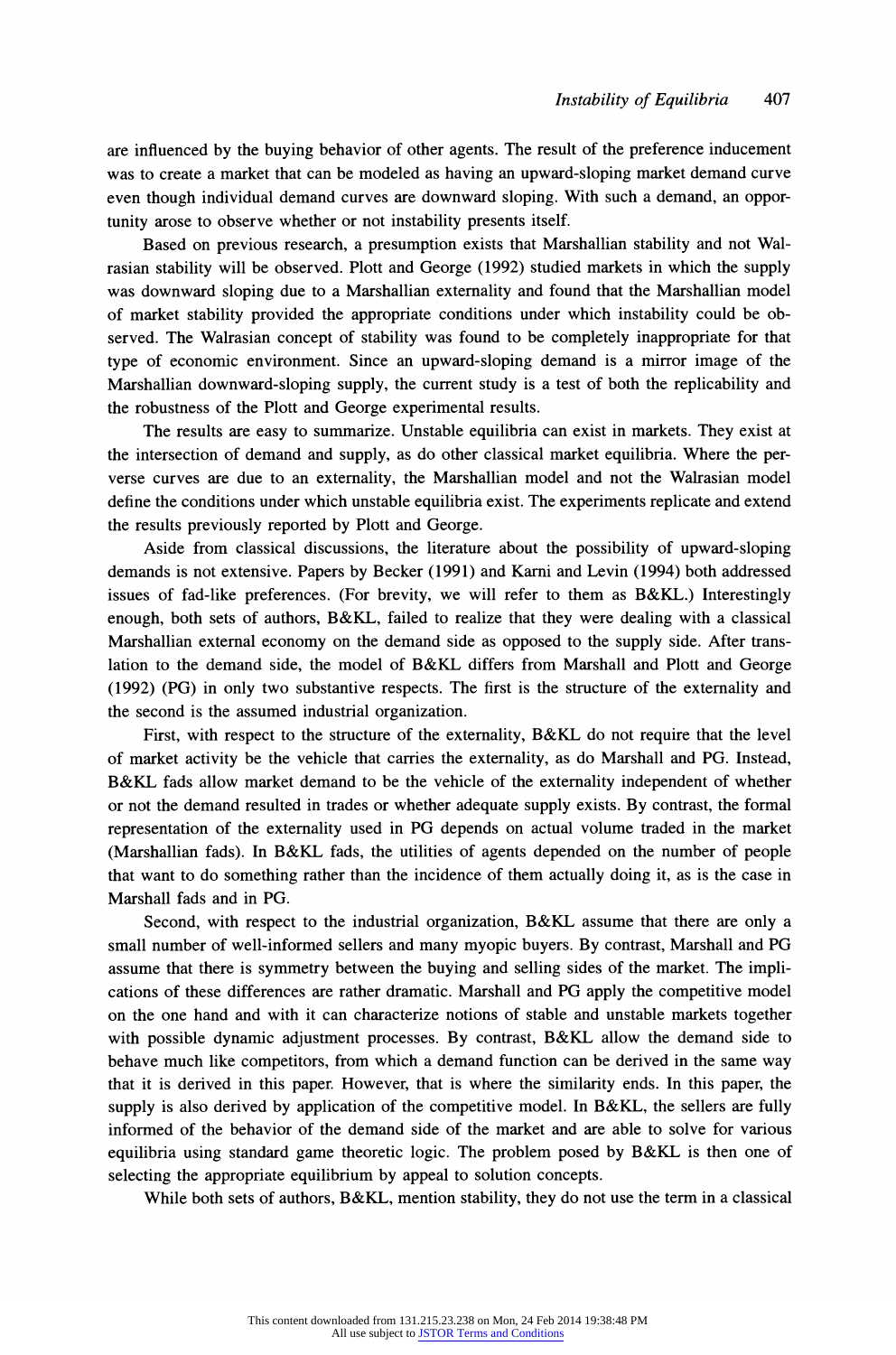**sense. In fact, it is interesting to note that, to the extent that the term stability makes sense, they identify instability with Walras and not Marshall. Thus, as the data reported in this paper show, the intuitive ideas of instability that they apply are exactly the opposite of what they should use.** 

**The organization of the paper is as follows. Section 2 is a review of the two competing models of market adjustment, Marshallian and Walrasian. This section is also used to introduce the major features of the experimental design. Sections 3 and 4 are brief summaries of the formal structure of the externality model and the associated concepts of demand and equilibrium from the point of view of the individual and the market, respectively. Section 5 is a discussion of the market supply functions. Section 6 is an outline of the experimental design and the predictions of the models, given the parameters imposed. Section 7 discusses experimental procedures. Section 8 contains the experimental results. The final section is a summary of the conclusions. An appendix contains forms and instructions.** 

#### **2. Marshall, Walras, and the Experimental Strategy**

**Suppose the market is characterized by an upward-sloping demand such as drawn in Figure**  1,  $D_1D_1$ . This is only a crude approximation of the actual parameters that were induced in the **experiment. Exactly how they were induced will be described in later sections. For now, the curve will be used to describe the difference between the Walrasian and the Marshallian models**  of market adjustment.<sup>2</sup> Consider also the upward-sloping supply curve  $S_1S_1$ . There are four **potential equilibria, points a, b, c, and d. In addition, the actual intersection of the curves is not the behavioral intersection because of a transaction cost that is always observed in markets. Units for which there are exactly no gains from trade will not trade. Thus, a small gap exists between demand and supply at equilibrium.** 

Let  $D(p)$  and  $S(p)$  be the quantities demanded and supplied at a particular price and let  $P_D(q)$  and  $P_S(q)$  be the demand price and supply price, respectively, at some quantity q. The **two models of adjustment are** 

Walras: 
$$
\partial p/\partial t = F(D(p) - S(p))
$$
  
Marshall:  $\partial q/\partial t = G(P_D(q) - P_S(q)).$ 

**So the Walrasian model postulates that price adjusts with a speed dictated by the difference between quantity demanded and quantity supplied at the price. The theory is silent about quantity. The Marshallian model postulates that quantity adjusts with a speed dictated by the difference between the demand price and the supply price evaluated at the quantity. The theory is silent about price. Both theories were developed on special "as if" assumptions about the nature of the adjustment process. For example, Marshall assumed a special trading in which the high valued and low cost units trade in sequence. Walras assumed the market was a tatonnemont system. These assumptions allow the theories of dynamics to proceed by observing only one of the variables (price or quantity) while neglecting the other. Of course, the derivative of both F and G is positive.** 

**<sup>2</sup> Summaries of related ideas derived from classical and neoclassical discussions can be found in Henderson and Quandt (1980) and in Takayma (1974).**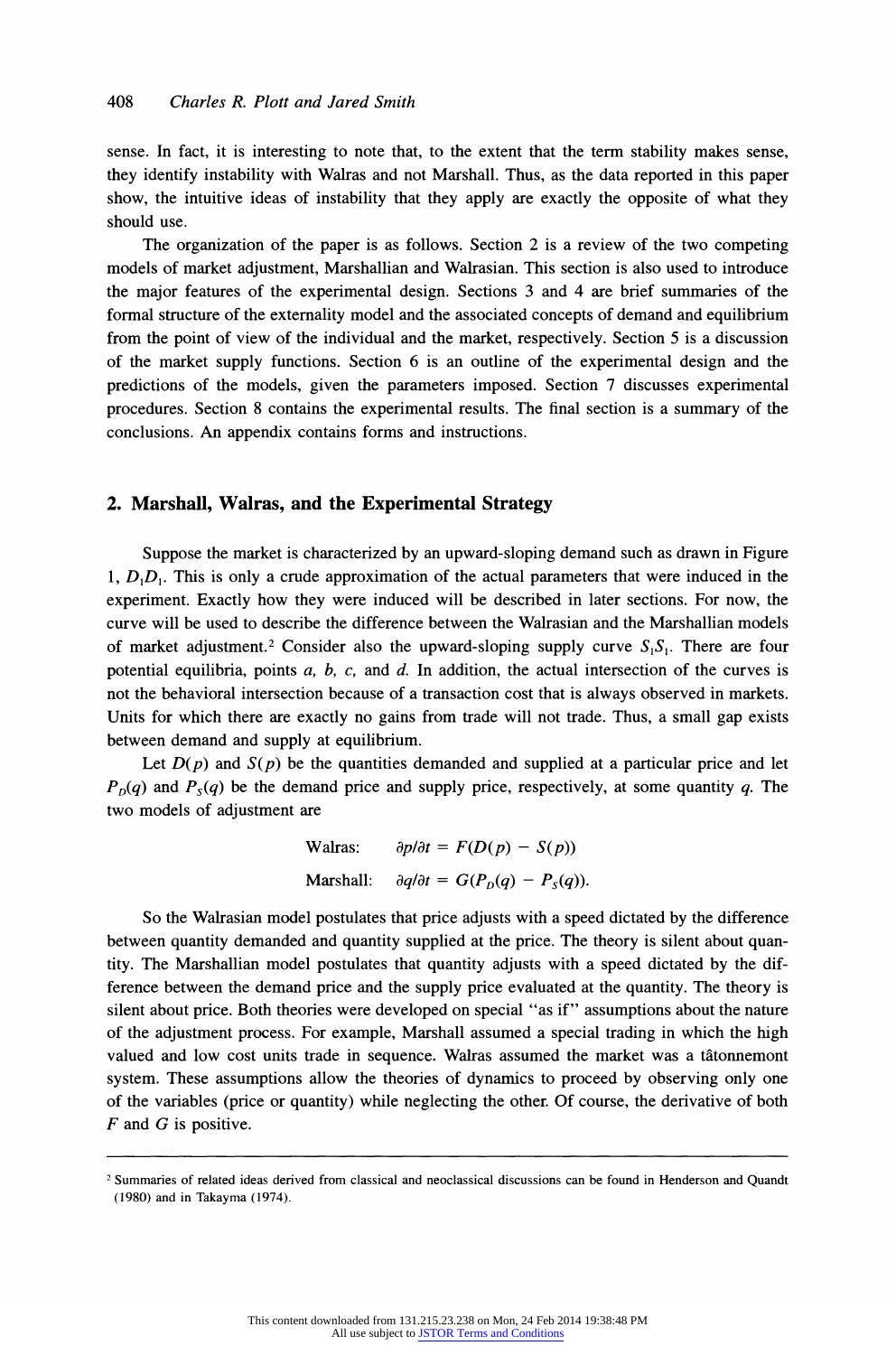

**Figure 1.** Market Demand  $D_1D_1$  and Two Supply Functions  $S_1S_1$  and  $S_2S_2$ 

**The substantial difference between the theories can be seen in Figure 1. Under supply**  conditions  $S_1S_1$ , point *b* is stable according to the Marshallian model but is unstable under the Walrasian model, that is, if the price moves slightly upward, away from b, then according to **the Walrasian model, demand is greater than supply so price continues to go up. On the other**  hand, if quantity increases slightly beyond point b, then according to the Marshallian model, **the supply price is greater than demand price and the quantity will fall back to b. Point a is unstable under the Marshallian model, but it is stable according to Walras. Point c is Walras**  stable and Marshallian unstable. Point  $d$  is stable according to both models. Thus, the models **give essentially opposite behavioral predictions.** 

Now, consider the supply curve  $S_2S_2$ . Points  $a'$ ,  $b$ , and  $c$  are equilibria. However, now the **stability properties are reversed. Point b is stable according to the Walrasian model (a' and c**  are unstable) while point  $b$  is unstable according to Marshall  $(a'$  and  $c$  are stable). Again, the **models give essentially opposite behavioral predictions.** 

The single demand curve  $D_1D_1$ , shown in Figure 1, and the two supply curves demonstrate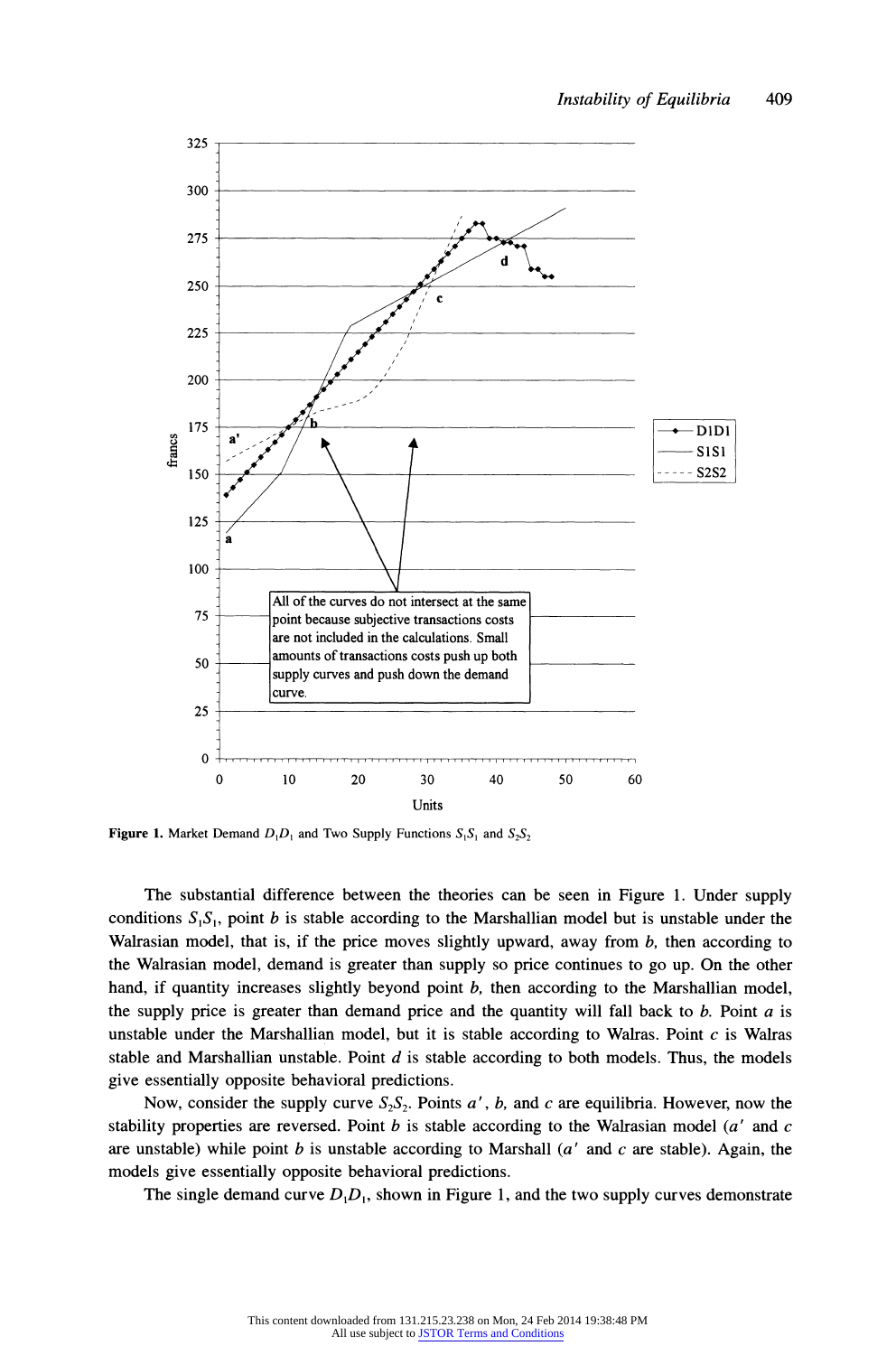the logic of the experimental design. By beginning with  $S_1S_1$  parameters, it is possible to dis**cover whether or not the system moves toward one of the several equilibria. If it does, then we will know that the equilibrium of the demand and supply model captures market tendencies and the first two questions will be answered. Then, after the market equilibrates, a supply shift to**   $S_2S_2$  will make the equilibrium unstable according to the dynamics of the model that got it **there, if indeed such laws of dynamics are operative. An equilibrium that was previously stable, presumably, has now become unstable. If the market then moves away from the equilibrium to which it had previously converged, then we have answers to questions iii and iv.** 

**A possibility exists that market activity will stay at an unstable equilibrium because it is never perturbed away far enough to cause the underlying instability to become operative. After the shift in supply function, the market activity could simply stay at the equilibrium even though it has become unstable. To deal with this possibility the experimental design called for a push to the market. The dynamic model theoretically requires only a small push, but since we have no theory of what might be small, the plan called for something rather dramatic. If, after the**  shift, the market did not move, the demand would be shifted to  $D_2D_2$  in Figure 2. The method **of accomplishing this will be discussed in later sections. Briefly summarized, the trick was to allow each subject to operate "as if" the volume of others was at least 15 units; that is, even if the volume of others was less than 15, the subject's payoff was made as if the volume of others was 15. If volume of others was more than 15, then the subject's payment was based on the actual volume. As will be made clear below, the incentives were conditioned on the volume of others (an externality), and the resulting guarantee produced a normal downward-sloping demand up to 15 units of others because there was no externality. Beyond 15, the externality**  existed so the upward-sloping character was again present. Figure 2 displays  $D_2D_2$  in the presence of the supply curve  $S_2S_2$  because this was the supply condition during the only time that the change in parameters was deployed. Under conditions  $S_2S_2$  and  $D_2D_2$ , the only equilibrium **is c, which is stable according to Marshallian principles of dynamics but is unstable according to Walrasian principles of dynamics.** 

#### **3. Underlying Theory of Demand and Individual Incentives**

**The upward-sloping demand curve is the result of an externality. Each individual buyer makes decisions about one's own consumption based on prices and based on expectations about the decisions of others. In terms of the general theory, this relationship is captured by a utility**  function of the form  $U(x_i,x_{-i})$ , where  $x_i$  is own consumption and  $x_{-i}$  is the consumption of **others. Since the consumption of others may not be known at the time of decision, a distinction**  is made between  $x_{-i}$  and  $x_{-i}^e$ , where  $x_{-i}^e$  represents the beliefs of i about the consumption activ**ities of others. Of course, the beliefs could be represented by a probability distribution, but for purposes of these theories, the decision under uncertainty takes a very specialized form.** 

In a competitive model, each individual attempts to maximize  $U(x_i, x_{-i})$  by choosing  $x_i$ **subject to the budget constraint and the beliefs about the activities of others. Given the special**  forms of beliefs, the problem becomes an attempt to maximize  $U(x_i, x_{i})$  subject to the budget **constraint. As will be made clear in subsequent discussions, the equilibrium of the system will be defined by a rational expectations axiom that requires that all expectations about the behavior of others are accurate; that is, in equilibrium, the rational expectations requirement will be that**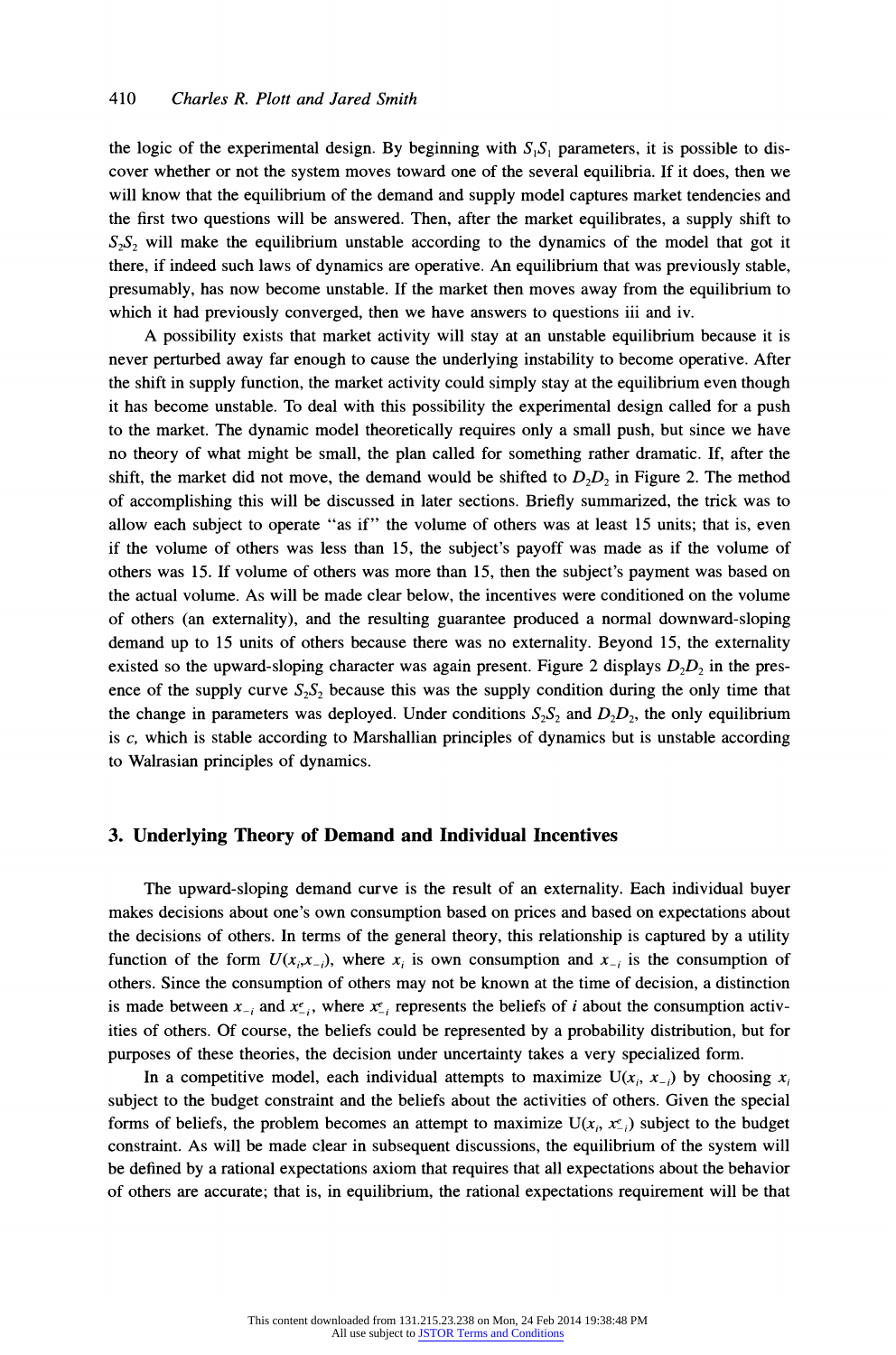

**Figure 2.** Market Demand Function  $D_1D_1$  and Market Supply Function

$$
x_{-i}^e = x_{-i} = \sum_{j \neq i} x_j.
$$

**From an experimental design perspective, the most complicated aspect of individual incentives is the determination of redemption values for buyers because of the externality and resulting fad-like incentives. As any one agent buys more, the marginal value of units to other agents increases. The models of the experimental situation assume that agents prefer more**  money to less and that money is the only thing that the agents care about; that is, where  $m<sub>i</sub>$  is **the amount of money earned by the subject in a given period of the experiment, the incentives**  on which the model is based are captured by the function  $U'(m_i)$ . If the individual faces a **competitive market price P, then the money income of agent i is of the form** 

$$
m_i = R^i(x_i, x_{-i}) - Px_i, \qquad (1)
$$

where the function  $R^{i}(x_i, x_{-i})$  is the redemption value that the buyer receives from the experi**menter.**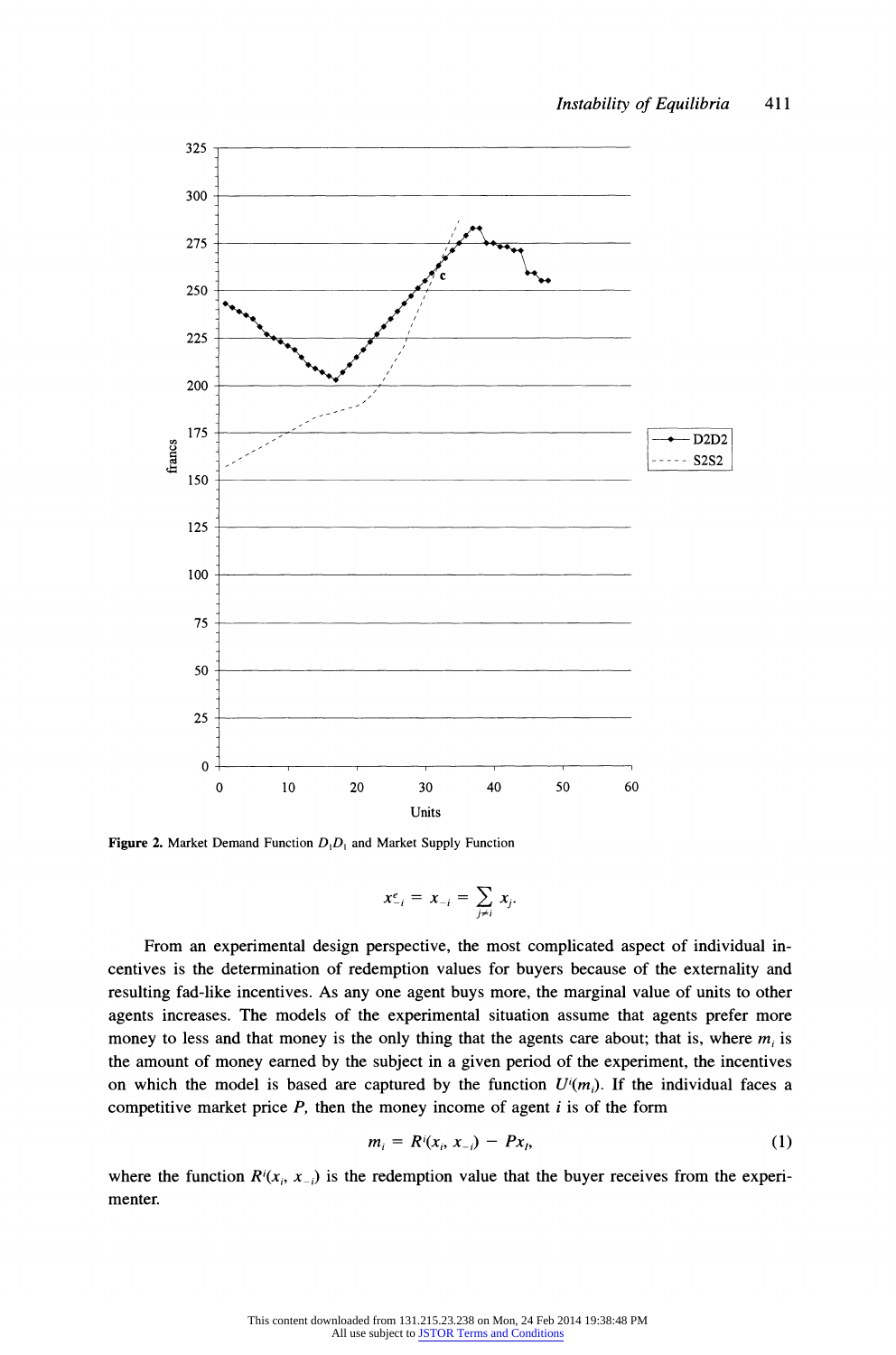**The specific functional form used in the experiments is** 

$$
R^{i}(x_{i}, x_{-i}) = a_{i}x_{i} - b_{i}x_{i}^{2}/2 + c_{i}x_{i}x_{-i}, \qquad (2)
$$

where a, b, and c are constants that are determined by the experimenter. However, from an **experimental point of view, the key functions are the marginals of redemption values in terms of the individual controls; that is,** 

$$
\partial R^i(x_i, x_{-i})/\partial x_i = a_i - b_i x_i + c_i x_{-i}.
$$
\n(3)

**Equation 3 is the basis of the incentive charts for buyers contained in the appendix. The experiment employed three different agent buyer types, and there were two subjects for each**  type. All buyers had identical parameters b and c, with  $b = 16$  and  $c = 8$ . The  $a_i$  parameter differed according to type, with the value of  $a \in \{132, 136, 140\}$ . In the table, the units of m **are in francs and each franc is converted at a rate of 0.24 dollars per franc for buyers and 0.01 dollars per franc for sellers.** 

**An approximation of this function is shown in Figure 3 for individual 0. Shown here are the marginal redemption values for various units given that the volume of others is 5, 10, 15, and 20, respectively. As can be seen, the redemption values for the individual decrease as units purchased increase, given that the purchases of others are constant. However, if purchases of others go up, then the marginal values for this individual go up. Shown also in the figure is the market demand for this individual. It will be explained in the next section.** 

#### **4. Underlying Theory of Demand and Market Parameters**

**Since all buyers and sellers were in essence given interest-free loans for the duration of a period, they have no budget constraint. In this case, the maximization hypothesis dictates that**  the buyers will behave as if they were attempting to satisfy the equation  $\partial U(m_i(x_i, x_{-i}))/\partial x_i =$ **0. Since utility is assumed to be monotone in money earnings, the hypothesis is that the individual attempts to maximize money income given the beliefs about the transactions of others;**  that is, the variable  $x_{-i}$  is replaced by a different variable  $x_{-i}$  in the model of the individual's **decisions. From Equations 1, 2, and the hypothesis about beliefs, this becomes** 

$$
\partial U(m_i(x_i, x_{-i}^e))/\partial x_i = a_i - b_i x_i + c_i x_{-i}^e - P = 0 \qquad (4)
$$

**or, using Equation 3, it becomes an implicit market demand equation for the individual,** 

$$
\partial R^i(x_i, x_{-i}^e)/\partial x_i = a_i - b_i x_i + c_i x_{-i}^e = P. \tag{5}
$$

By solving for  $x_i$  in terms of P and  $x_i$ . Equation 5 becomes the amounts the individual **would want to purchase expressed as a function of prices and their beliefs about the purchases of others.** 

**Figure 3 contains a graph of the demand function implicit in Equation 5 for individual 0, given beliefs about the transactions of others. If the other individuals purchase five units and if the price is 155 francs, then this individual would want to purchase one unit. If the price was 179 francs and if others purchased 10 units, then this individual would want to purchase 2 units. If the price was 203 francs and if others purchased 15 units, then this individual would want to purchase 3 units. Thus, one can obtain an intuition of how a market demand might have an upward slope if increasing prices were associated with more purchases by others.**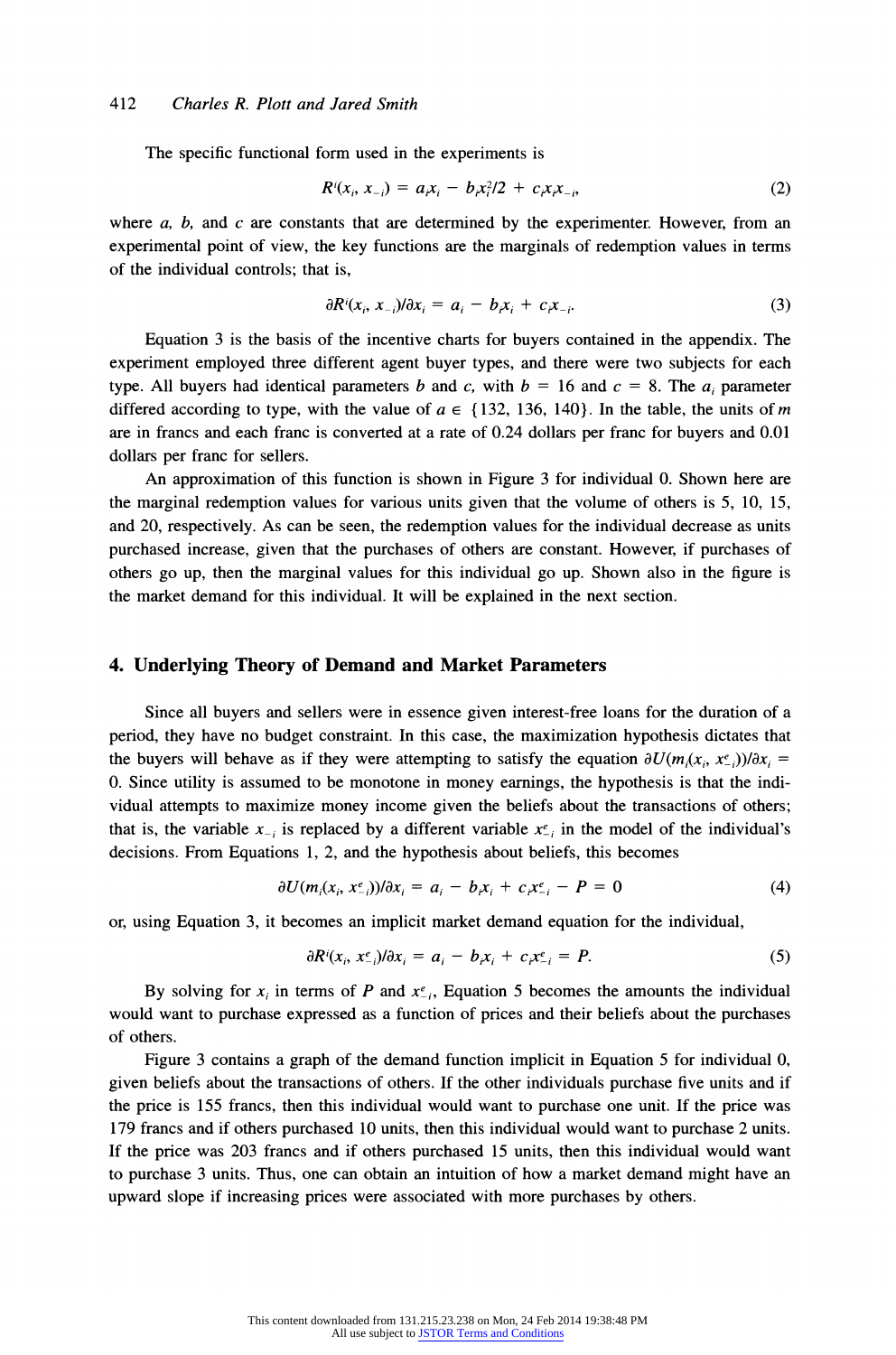

**Figure 3. Individual Incentive Shown as a Function of Own Units Purchased and Units Purchased by Others for Subject 0** 

**The simultaneous relationship between prices and purchases of others is used by the competitive model to produce the upward-sloping demand. The theory requires that, for a price and quantity to be an equilibrium on the demand side of the market, each individual is optimizing given the price; that is, Equation 5 must be satisfied for each individual. Second, the theory requires that the expected sales of others equals the actual sales. No buyer is surprised by what other buyers do. This is a type of rational expectations axiom. In particular** 

$$
x_{-i}^e = x_{-i} = \sum_{j \neq i} x_j. \tag{6}
$$

**Equation 5 is the vehicle that ties expected transactions to the actual transactions of the individual. Equation 6 ties the beliefs of the individual about the behavior of others to the actual behavior of others. Specifically, it requires that the beliefs are accurate.**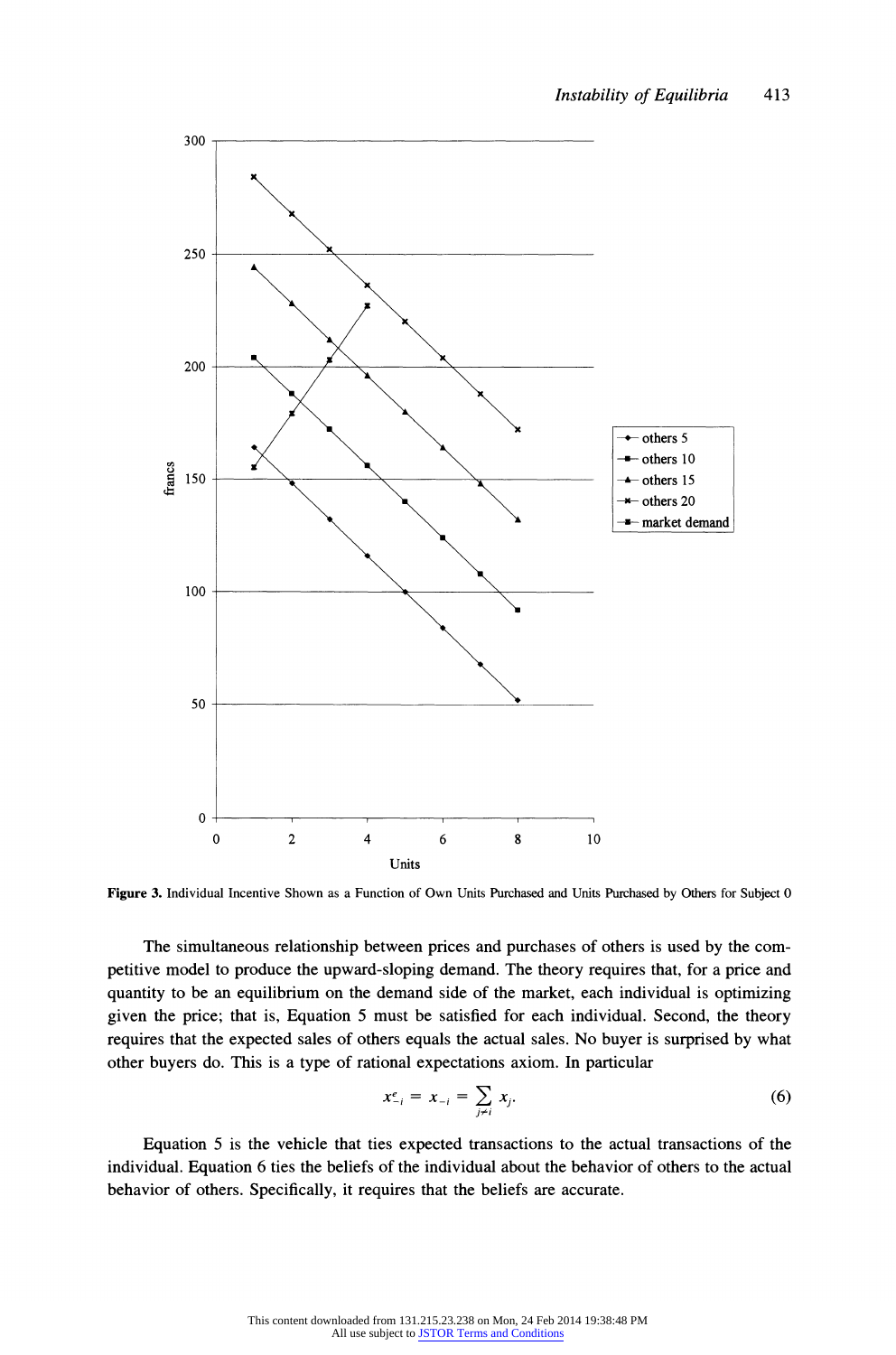#### **414 Charles R. Plott and Jared Smith**

**Substituting the parameters for the experiment and solving the resulting expressions of Equations 5 and 6 yields a continuous approximation of market demand. The calculations for**  both  $D_1D_1$  and  $D_2D_2$  are shown in Table 1. For example, for  $D_1D_1$ , the parameters are {132, 136, 140} for the values of  $a_i$  for each of the types. There are two agents of each type yielding **a total of six agents on the demand side. The values of b and c are the same for all agents and are, respectively, 16 and 8. Substituting and solving the resulting market demand function thus derived is approximately** 

$$
P = 4X + 136.\t(7)
$$

**Notice that the demand function has a positive slope. The computations in the table differ slightly due to the discrete nature of the units that compose the table.** 

#### **5. Market Supply**

**Parameters supporting two different supply functions are utilized in the experiments. These**  are seen as  $S_1S_1$  and  $S_2S_2$  in Figure 1. The numerical parameters are contained in Table 1. These **curves were induced using standard procedures. An example of a seller's cost sheet is contained in the appendix. As will be explained in the next section, these two different supply functions**  imply different stability properties when market demand is  $D_1D_1$ .

#### **6. Experimental Design and Model Predictions**

The experimental design called for the market to first contain the demand parameters  $D_1D_1$ and the supply parameters  $S_1S_1$ . These parameters were to stay in place for period 0 through **period 8. Pilots and previous experiments suggested that this was sufficient time to give the system an opportunity to equilibrate at one of the several equilibria. In period 9, the supply**  curve was shifted to  $S_2S_2$ . The demand curve would remain unchanged at  $D_1D_1$  and the supply **shift would be implemented in a manner that was undetected by the demand side of the market. The effect of this shift in supply would be to reverse the stability properties of all of the equilibria according to both theories. Thus, all stable equilibria according to a given theory would become unstable according to that theory and all unstable equlibria would become stable (with some exceptions at the extreme and boundaries). Thus, if markets have elements of the dynamics captured by either of the two theories, then prices and quantities would move away from the equilibrium to which they had previously converged, and this to and fro behavior would isolate the nature of the dynamics involved. If no movement took place, if the prices and quantities remained at a possible unstable equilibrium, then the design called for the implementation of demand curve**  $D_2D_2$ **. This shift in demand would provide a push that could further test the dynamics.** 

**The equilibria under the various conditions are listed in Table 2. As can be seen, with the**  exception of the outermost equilibrium under conditions  $S_1S_1$ , all equilibria have opposing sta**bility properties depending on the theory applied. And, after the supply shift, the stability properties are reversed.**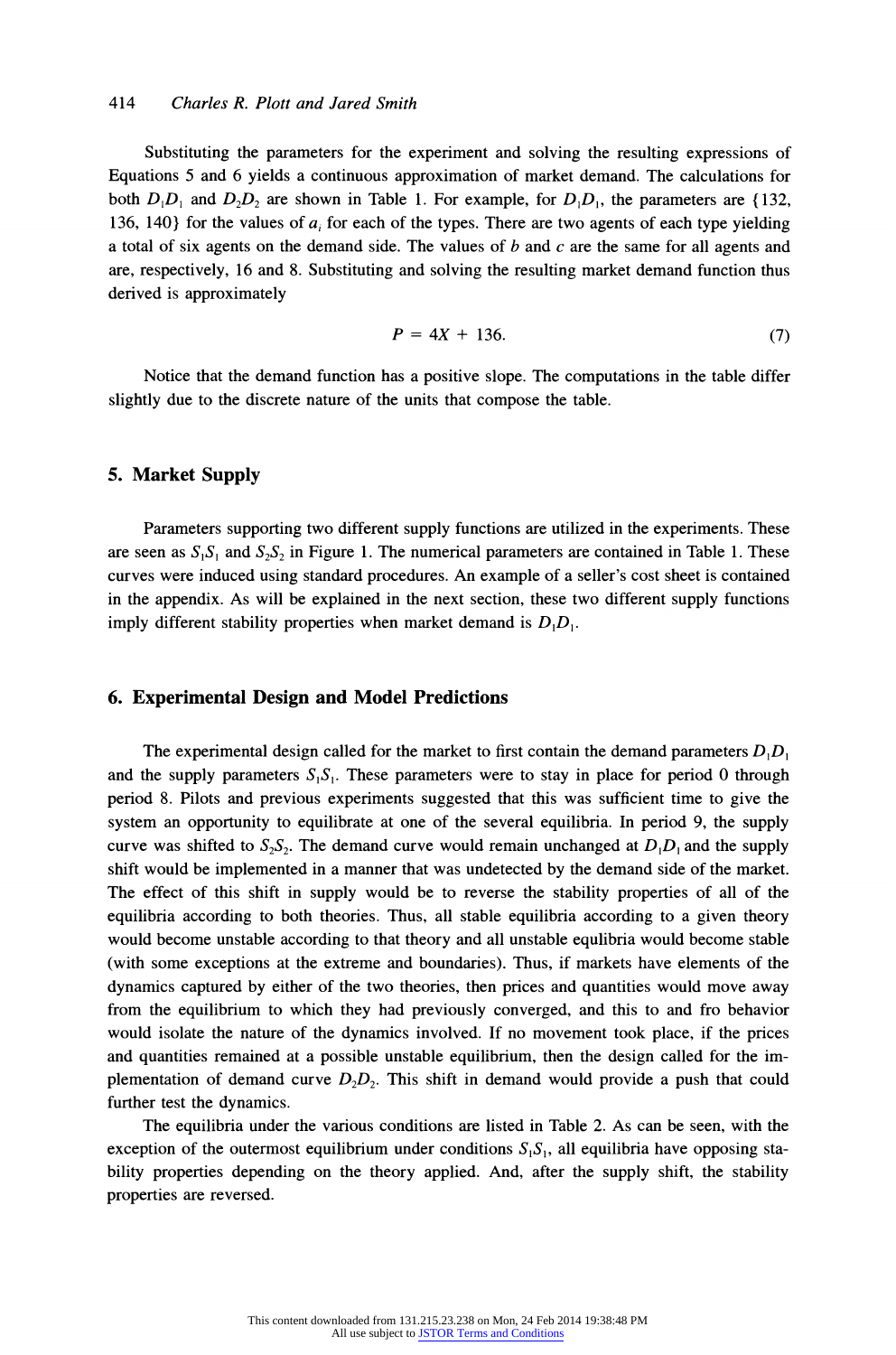| Quantity       | $D_1D_1(q)$ | $S_1S_1(q)$ | $S_2S_2(q)$ | $D_2D_2(q)$ with<br>Guarantee |
|----------------|-------------|-------------|-------------|-------------------------------|
| $\mathbf{1}$   | 139         | 119         | 157         | 243                           |
| $\overline{c}$ | 139         | 123         | 159         | 243                           |
| 3              | 143         | 127         | 161         | 239                           |
| 4              | 147         | 131         | 163         | 239                           |
| 5              | 151         | 135         | 165         | 235                           |
| 6              | 155         | 139         | 167         | 235                           |
| 7              | 159         | 143         | 169         | 227                           |
| 8              | 163         | 147         | 171         | 227                           |
| 9              | 167         | 151         | 173         | 223                           |
| 10             | 171         | 159         | 175         | 223                           |
| 11             | 175         | 167         | 177         | 219                           |
| 12             | 179         | 175         | 179         | 219                           |
| 13             | 183         | 183         | 181         | 211                           |
| 14             | 187         | 191         | 183         | 201                           |
| 15             | 191         | 199         | 184         | 207                           |
| 16             | 195         | 207         | 185         | 207                           |
| 17             | 199         | 215         | 186         | 203                           |
| 18             | 203         | 223         | 187         | 203                           |
| 19             | 207         | 229         | 188         | 211                           |
| 20             | 211         | 231         | 189         | 211                           |
| 21             | 215         | 233         | 191         | 219                           |
| 22             | 219         | 235         | 194         | 229                           |
| 23             | 223         | 237         | 198         | 227                           |
| 24             | 227         | 239         | 203         | 227                           |
| 25             | 231         | 241         | 209         | 235                           |
| 26             | 235         | 243         | 215         | 235                           |
| 27             | 239         | 245         | 221         | 243                           |
| 28             | 243         | 247         | 231         | 243                           |
| 29             | 247         | 249         | 239         | 251                           |
| 30             | 251         | 251         | 247         | 251                           |
| 31             | 255         | 253         | 255         | 259                           |
| 32             | 259         | 255         | 263         | 259                           |
| 33             | 263         | 257         | 271         | 267                           |
| 34             | 267         | 259         | 279         | 267                           |
| 35             | 271         | 261         | 287         | 275                           |
| 36             | 275         | 263         | 295         | 275                           |
| 37             | 279         | 265         | 303         | 283                           |
| 38             | 283         | 267         | 311         | 283                           |
| 39             | 283         | 269         | 319         | 275                           |
| 40             | 275         | 271         | 327         | 275                           |
| 41             | 275         | 273         | 335         | 273                           |
| 42             | 273         | 275         | 343         | 273                           |
| 43             | 273         | 277         | 351         | 271                           |
| 44             | 271         | 279         | 359         | 271                           |
| 45             | 271         | 281         | 367         | 259                           |
| 46             | 259         | 283         | 375         | 259                           |
| 47             | 259         | 285         | 383         | 255                           |
| 48             | 255         | 287         | 391         | 255                           |
| 49             | 255         | 289         | 399         |                               |
| 50             |             | 291         | 407         |                               |

**Table 1. Induced Market Demands and Market Supplies**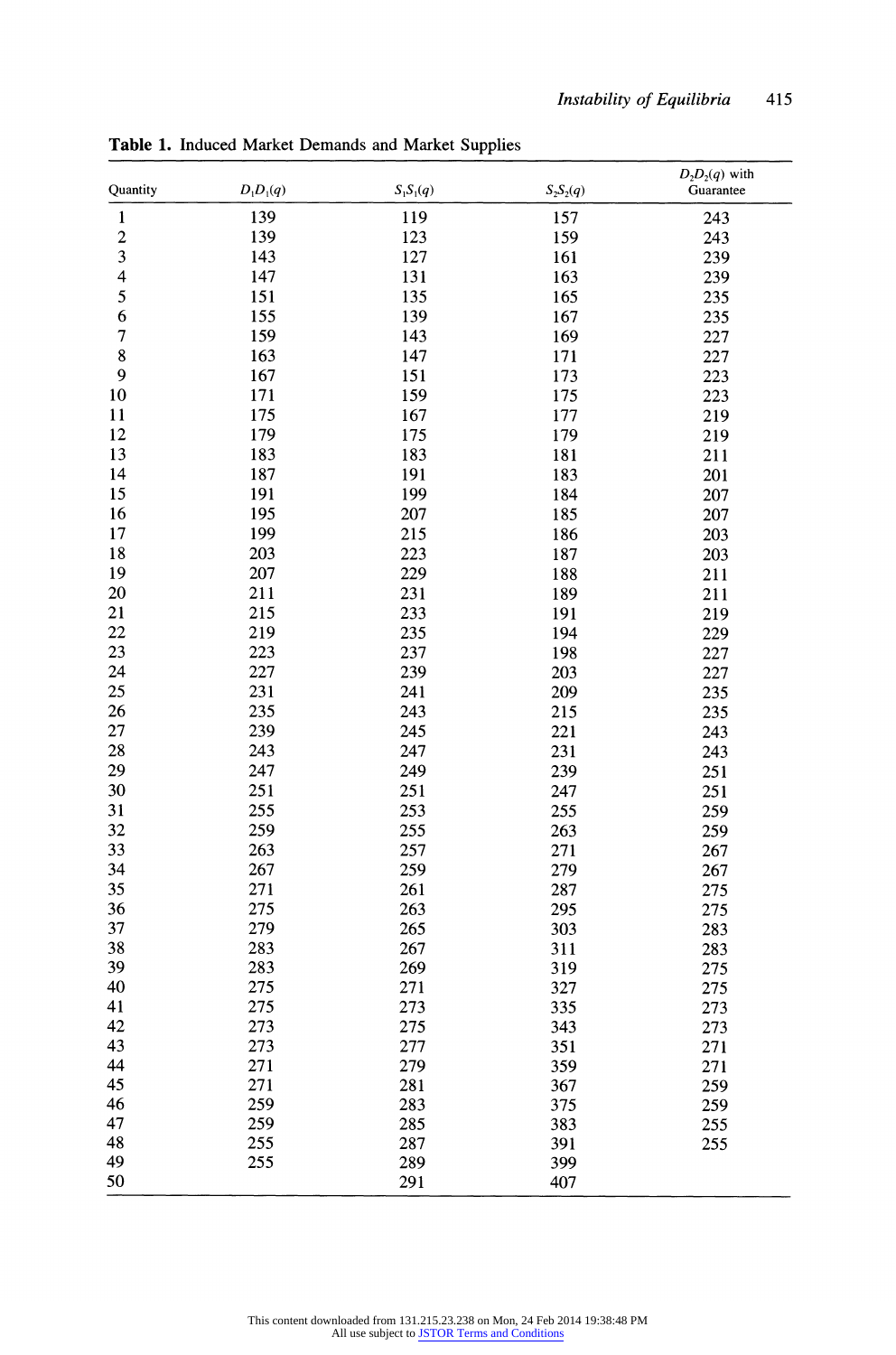|                                       |         | <b>Supply Conditions</b><br>$S_1S_1$      |                                       |         | <b>Supply Conditions</b><br>$S_2S_2$      | <b>Supply Conditions</b><br>$S_2S_2$ , with Demand<br>Guaranteed Volume |             |                                           |  |
|---------------------------------------|---------|-------------------------------------------|---------------------------------------|---------|-------------------------------------------|-------------------------------------------------------------------------|-------------|-------------------------------------------|--|
| Point<br><sub>on</sub><br>Figure<br>1 | P, q    | <b>Stability</b><br>Properties            | Point<br><sub>on</sub><br>Figure<br>1 | P, q    | <b>Stability</b><br>Properties            | Point<br><sub>on</sub><br>Figure<br>1                                   | P, q        | Stability<br>Properties                   |  |
| a                                     | 119.0   | Walras stable                             | a'                                    | 154, 0  | Marshallian sta-<br>ble                   |                                                                         |             |                                           |  |
| h                                     | 176, 12 | Walras unstable,<br>Marshallian<br>stable | $\boldsymbol{b}$                      | 176, 12 | Walras stable.<br>Marshallian<br>unstable |                                                                         |             |                                           |  |
| $\mathcal{C}$                         | 248, 30 | Walras stable,<br>Marshallian<br>unstable | $\mathcal{C}$                         | 248, 30 | Walras unstable,<br>Marshallian<br>stable |                                                                         | $c$ 248, 30 | Walras unstable,<br>Marshallian<br>stable |  |
| d                                     | 273, 40 | Walras stable,<br>Marshallian<br>stable   |                                       |         |                                           |                                                                         |             |                                           |  |

**Table 2. Equilibria (P, q) and Stability Properties: Walrasian, Marshallian, Stable and Unstable** 

#### **7. Experimental Procedures**

**A total of three experiments was conducted plus pilot experiments. These are indexed by the dates on which the experiments were conducted (021592, 022292, and 030292). Subjects were students at the California Institute of Technology who were recruited for the experiment and were told that they would be paid. The instructions were read to the subjects. Afterward, the markets were opened through a computerized market in the Caltech Laboratory for Experimental Economics and Political Science. All markets were organized as computerized multiple unit double auctions (MUDA), as described in Plott (1991). Subjects were trained to use the computer in electronic markets through the software tutorial programs contained in the general MUDA package. The incentive charts were organized3 such that it is reasonable to assume that the fact that the market demand function was stationary over all periods was public information. The incentive charts of suppliers were such that the supply curve shift could not have been detected by the demand side of the market until it was possibly revealed through the behavior of the market itself.4** 

**Two of the experiments (022292) and (030292) were conducted exactly according to plan, but a mistake made by one of the suppliers in the third experiment (021592) prevents a direct comparison of small parts of the data with the other two experiments. The data from the third experiment are analyzed separately in the overall analysis because this experiment reveals an interesting phenomenon that is discussed independently. While the numbers of experiments may seem small, there are still a large number of observations because of the design. Each experiment involved parameter shifts, which can be viewed as additional experiments. The dynamic results are strong. The results closely conform to the results of Plott and George. Without a clear idea of what could be learned from additional experiments, the decision was made to stop with the three experiments.** 

**<sup>3</sup>Physically, the charts were large and no new incentive charts were passed out.** 

**<sup>4</sup> It was possible to shift the supply curve without new charts. The form of the charts was public information.**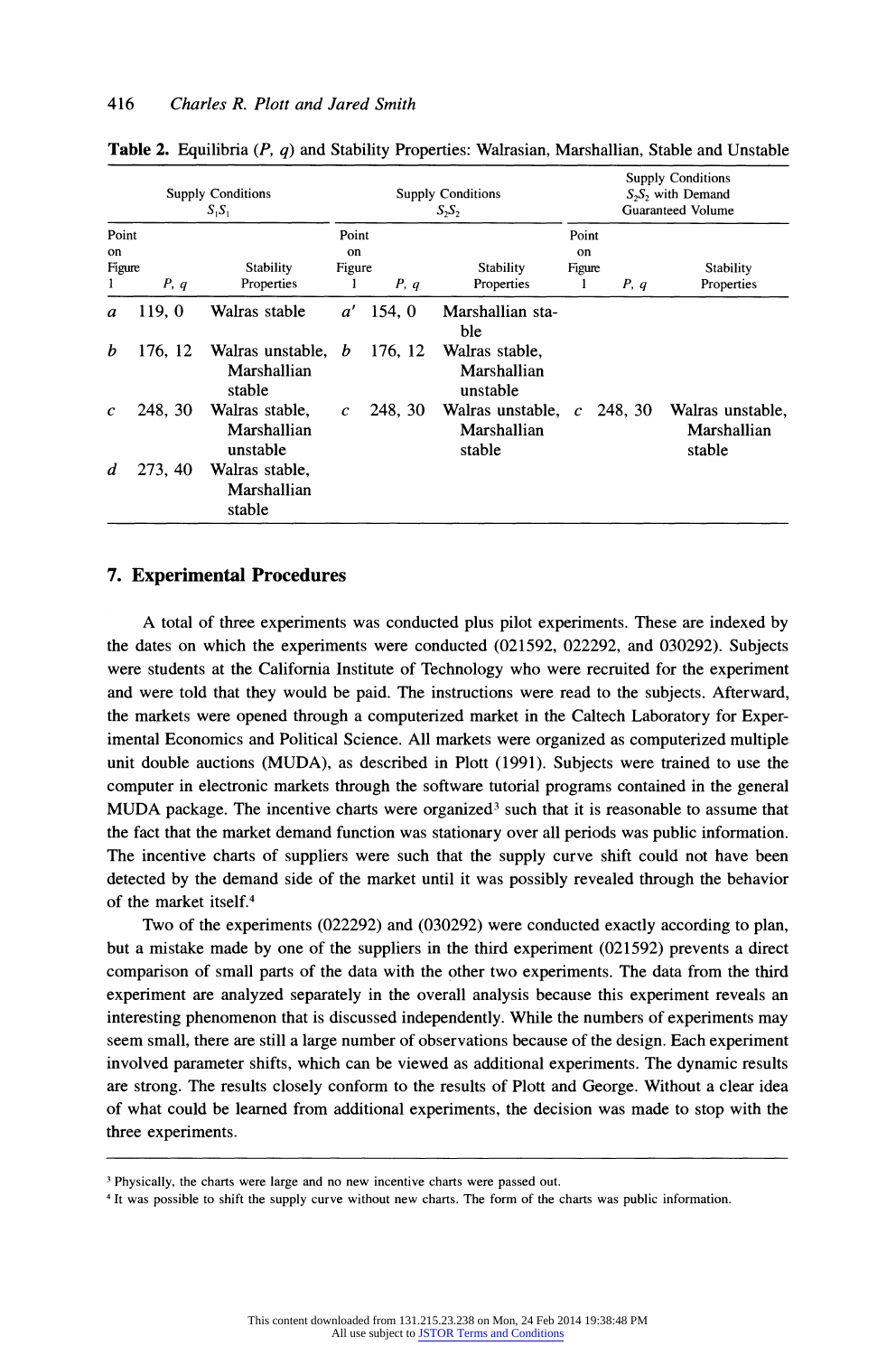**All experiments were conducted under the same format of parameters and parameter changes. The first nine periods (periods 0 through 8) were conducted under supply conditions**   $S_1S_1$ . A shift in supply to  $S_2S_2$  occurred before the opening of period 9 (which was really the **10th period) and remained in place until the end of the experiment. In summary, the experimental conditions were as follows.** 

*Experiment 021592.* Periods 0 through 8, supply  $S_1S_1$  was operative, and periods 6 and 7 were skipped; Periods 9 through 19, supply  $S_2S_2$  was operative.

*Experiment 022292.* Periods 0 through 8, supply  $S_1S_1$  was operative; periods 9 through 19, supply  $S_2S_2$  was operative; a guarantee of the volume of others at 15 units was implemented at the start of period 15, thereby changing the demand curve to  $D_2D_2$ .

Experiment 030292. Periods 0 through 8, supply  $S_1S_1$  was operative; periods 9 through 18, supply  $S_2S_2$  was operative.

**The different period structure of experiment 021592 reflected the misunderstanding by one subject seller. This seller thought that selling all units listed on the incentive sheet was necessary.**  Theoretically, this would be interpreted as a substantial shift to the right of  $S_1S_1$  that moves all **interior equilibria to the right. Of course, during the first periods, the high volume (e.g., 40 units) was noticed by the experimenters. However, the possibility that a subject might be confused was not really considered by the experimenters at first. Instead, the experimenters thought that the market had found the stable equilibrium that exists at the point (40, 273). This particular equilibrium would have been very costly to the experimenters, and a decision was made to save money and eliminate periods 6 and 7. If the market was resting at that equilibrium, little was to be learned by letting it continue through the entire planned periods. The subjects were told that, due to a computer problem, periods 6 and 7 would be opened and then immediately closed without trade and that the subjects should simply mark out those periods on the incentive charts. They were told that the experiment would resume at period 8. Period 8 was chosen because it**  is one period before the parameter shift to the  $S_2S_2$  supply curve. While periods 6 and 7 were **being opened and closed, a spot check of subject records revealed the confused subject. Thus, before the beginning of period 8, the confusion was discovered and the subject was told that it was not necessary to sell everything. After this, the experiment proceeded as planned. Of course, all subjects had learned from the market in the first several periods that the market could sustain a high volume. In particular, the buyers, who did not know of the supply shift, were aware of the possibility.** 

#### **8. Results**

**The time series from all three experiments are displayed in Figures 4-6. Shown on the horizontal axis is time in seconds. The vertical axis is price. The circles represent contracts. The vertical lines are the divisions between periods. The horizontal lines are the most important equilibria. The bottom of the figures contain average prices per period and volumes.** 

**The central conclusion summarized by the two formal result statements is that Marshallian stability, as opposed to Walrasian, is the appropriate model for environments like the one under study. The results are supported by the visual representation of the data. The time series from the two central experiments (022292 and 030292) are contained in Figures 4 and 5. In both**  experiments under  $S_1S_1$ , the time series reveals the convergence to the nearest stable Marshallian **equilibrium point at (176, 12). This equilibrium is Walrasian unstable, but it is Marshallian**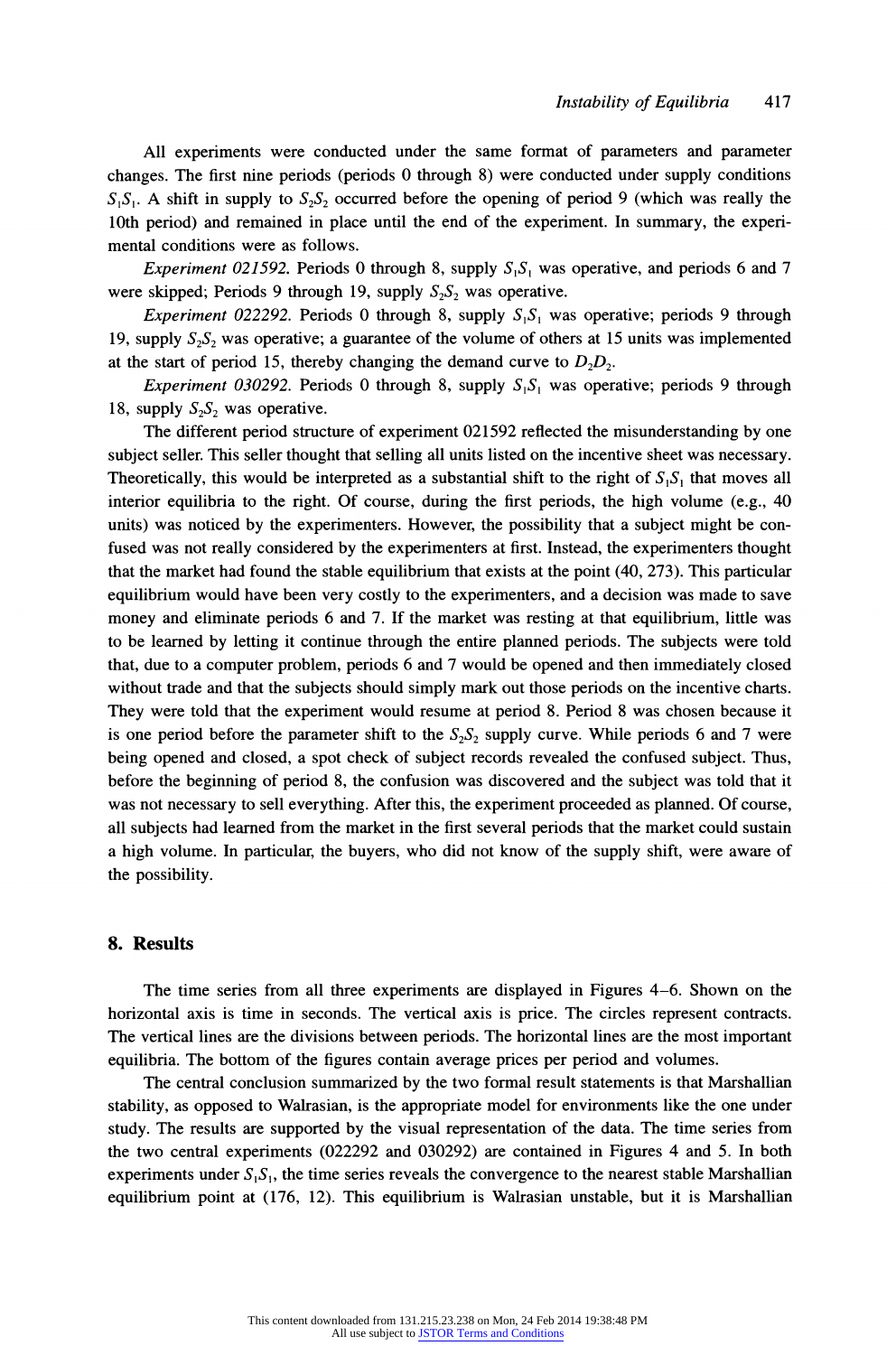

**Figure 4. Contract Time Series Experiment 022292** 



**Figure 5. Contract Time Series Experiment 030292**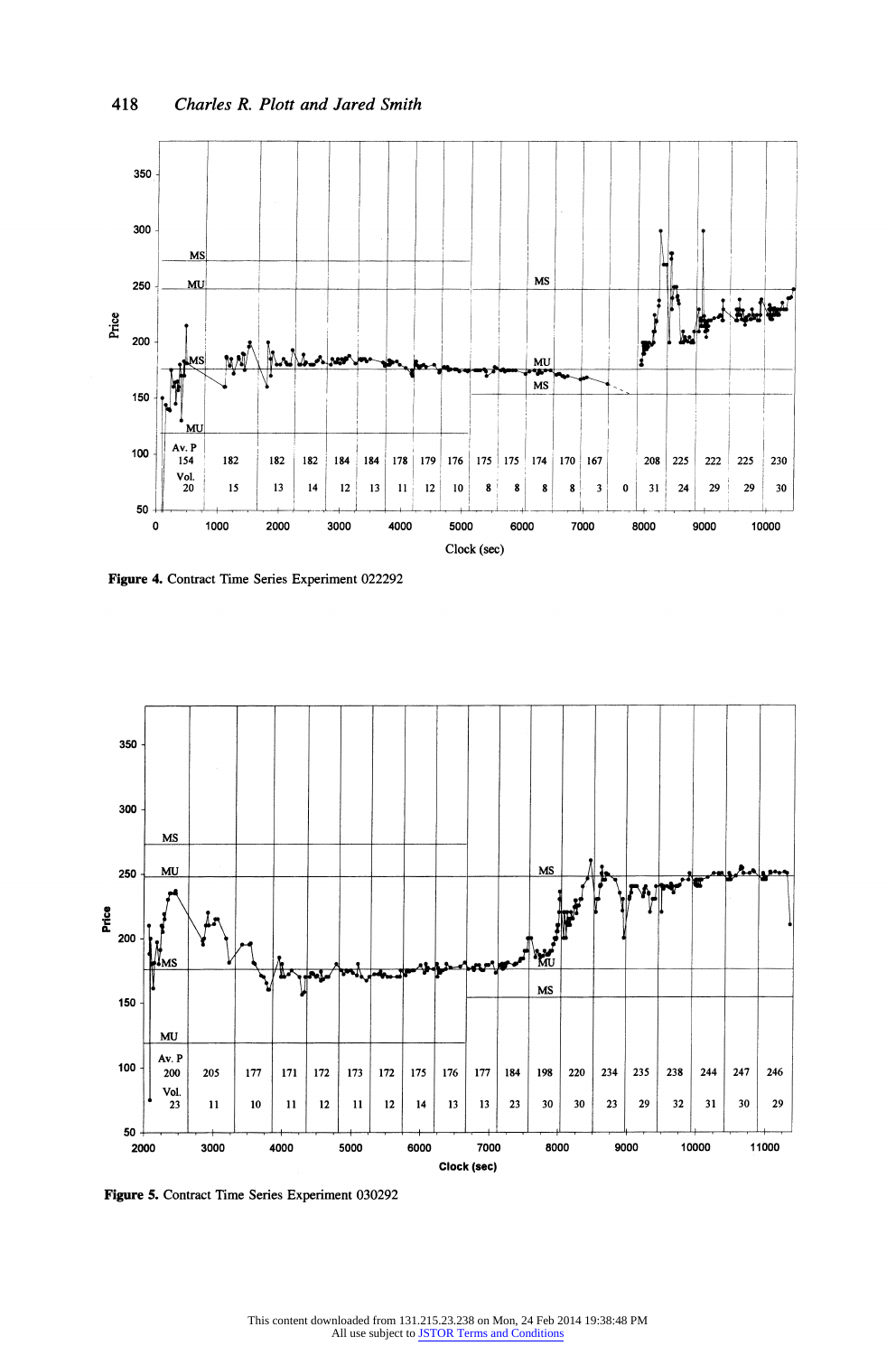

**Figure 6. Contract Time Series Experiment 021592** 

stable. The supply shift  $S_2S_2$  that occurs in period 9 of both experiments is accompanied by a **movement away from the old equilibrium (which is now Walrasian stable) toward one of the two neighboring stable Marshallian (unstable Walrasian) equilibria. In experiment 022292, the convergence is downward toward point a' at (154, 0), and in 030292, the convergence is upward toward point c at (248, 30). The data from experiment 021592 are in Figure 6. When the model is adjusted for the mistake of the seller at the first part of this experiment, a Marshallian stable equilibrium appears near point c. As can be seen, the data are converging toward this area. After shifts, the data fall away from the uppermost stable Marshallian equilibrium, through the stable Walrasian equilibrium, to the lower stable Marshallian equilibrium. Then the data return to the upper stable Marshallian equilibrium.** 

**RESULT 1. The law of supply and demand accurately predicts points of equilibration.** 

**SUPPORT.** In both of the central experiments (022292) and (030292) under supply  $S_1S_1$ **before a parameter shift (periods 0 through 8), the time series reveals the convergence to the nearest stable Marshallian (and unstable Walrasian) equilibrium point b at (176, 12). In experiment 02292, the volume is within 2 units of the equilibrium volume of 12 units for the periods 2 through 8 and the average price is within 8 francs (less than 5%) of the equilibrium price of 176 for periods 1 through 8 and within 3 francs (less than 2%) for periods 6, 7, and 8. In experiment 030292, the volume is within 2 units of the equilibrium volume of 12 units for periods 1 through 8 and the average price is within 5 francs (less than 3%) of 176 for periods 2 through 8 and within 1 franc (less than 1%) for periods 7 and 8.** 

After the supply shift to  $S_2S_2$ , the data in all three experiments converge toward one of the **neighboring stable Marshallian (unstable Walrasian) equilibria. In experiment 022292, by period**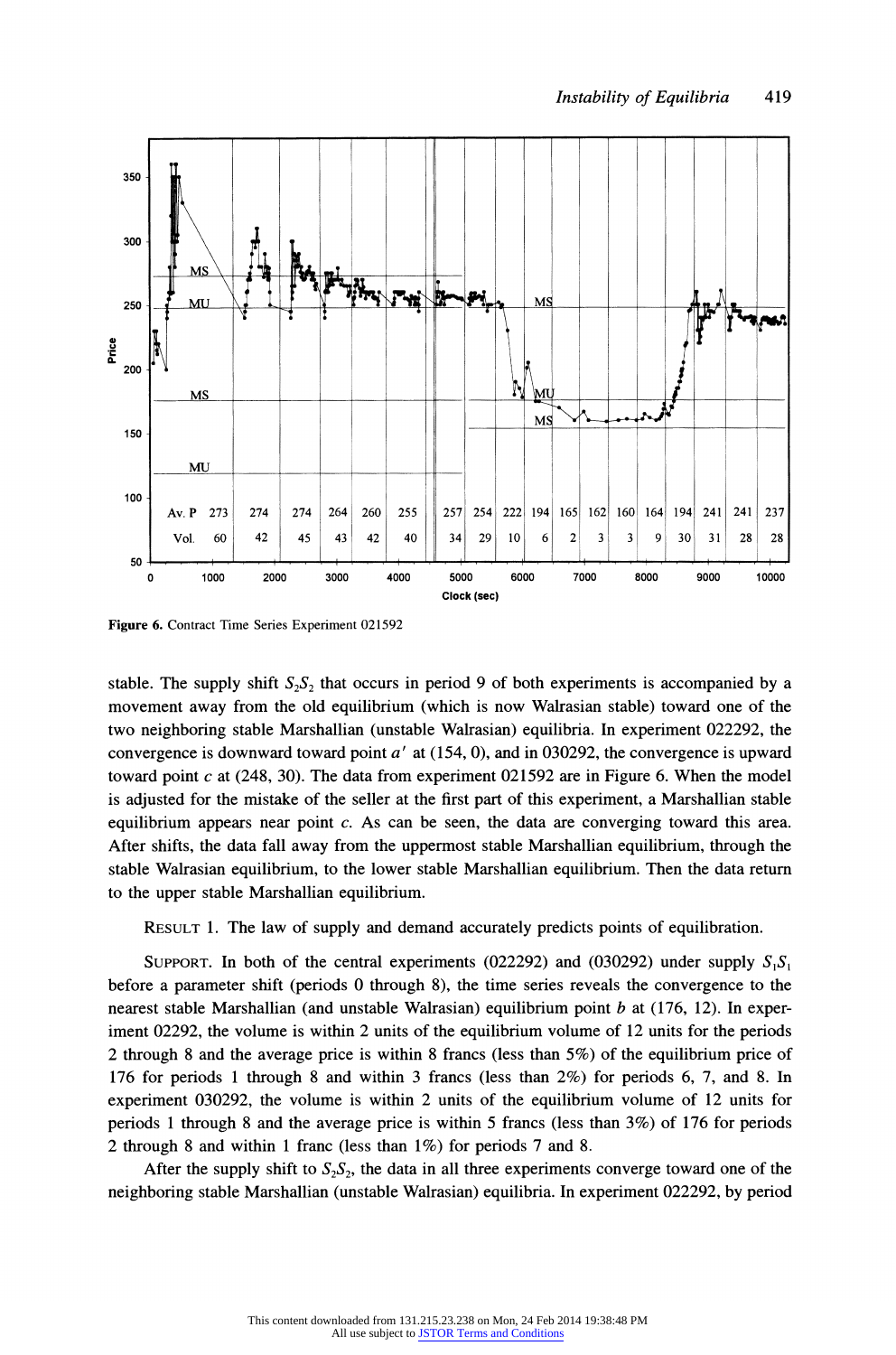|        |                       | Marshallian Model<br>$Q_i - Q_{i-1} = a + b[P_D(Q_{i-1}) - P_i(Q_{i-1})]$ |       |      |                 | Walrasian Model<br>$P_i - P_{i-1} = a + b[D(P_{i-1}) - S(P_{i-1})]$ |                        |       |              |                 |  |
|--------|-----------------------|---------------------------------------------------------------------------|-------|------|-----------------|---------------------------------------------------------------------|------------------------|-------|--------------|-----------------|--|
|        | a                     | b                                                                         | $R^2$ | D.   | N               | a                                                                   | b                      | $R^2$ | $d_{\omega}$ | N               |  |
| 021592 | $-1.04$<br>$(-0.32)$  | $-0.28$<br>$(-0.95)$                                                      | 0.10  | 1.36 | 10              | $-1.02$<br>$(-0.12)$                                                | 0.52<br>(0.28)         | 0.01  | 0.92         | - 10            |  |
| 022292 | $-1.28*$<br>$(-2.29)$ | $0.17*$<br>(2.85)                                                         | 0.35  | 2.34 | 17 <sup>a</sup> | $-1.74$<br>$(-1.38)$                                                | $-1.39**$<br>$(-3.07)$ | 0.40  | 1.64         | 16 <sup>a</sup> |  |
| 030292 | $-0.93$<br>$(-0.85)$  | $0.24*$<br>(2.65)                                                         | 0.32  | 1.74 | 17              | $-6.84*$<br>$(-2.20)$                                               | $-3.44**$<br>$(-3.62)$ | 0.47  | 1.39         | -17             |  |

**Table 3. Estimated Coefficients (t-Statistics)** 

**The coefficients reported here were computed by OLS. Using Table 1, the theoretical demands and supplies were calculated as follows: For the Marshallian model, the observed quantity for the period was used to find the period's theoretical market demand and supply. The Walrasian model was operationalized in a similar fashion, using the average transaction price of the period (rounded to the nearest integer). For both market demand and supply, the maximum**  quantity for which the induced market demand or supply did not exceed the observed market price was used for  $D(P)$ and S(P), respectively. For clarity, an example is the following: For period 3 in experiment 022292, we have that the **observed quantity is 14 and the rounded average price is 182, and for period 4 in experiment 022293 we have that the observed quantity is 12 and the rounded average price is 184. These data lead to the reexpressed data, which are used**  in the regressions reported above, of  $Q_4 - Q_3 = -2$ ,  $P_4 - P_3 = 2$ ,  $P_6(Q_3) = 187$ ,  $P_5(Q_3) = 191$ ,  $D(P_3) = 12$ , and  $S(P_3)$  $= 12.$ 

**a The number of observations differs for the two regressions on 022292 due to the absence of any transactions in period 14. Thus, there is a total quantity but no average price.** 

**\* Statistically distinct from 0 at 0.05 level.** 

**\*\* Statistically distinct from 0 at 0.01 level.** 

**13, the average price and volume are (167, 3), and by period 14, the volume is zero, which is near the equilibrium point**  $a'$  **at (154, 0). After the demand shifts to**  $D_2D_2$ **, the data converge** toward the equilibrium  $c$  at (248, 30). For the final three periods, the volume is within one unit **and the average price is within 11%. During the final three periods of experiment 030292, the volume is within one unit and the average price is within 2% of the equilibrium point c.** 

**In experiment 021592, after the subject's misunderstanding was corrected, the volume is within two units for the final four periods, 16, 17, 18, and 19. The average price is within 5% of the equilibrium point c at (248, 30). QED.** 

**The next conclusion is that the Marshallian model, and not the Walrasian model, captures the nature of the equilibration process; that is, the dynamics are Marshallian and not Walrasian since the convergence is toward the Marshallian stable equilibrium points.** 

**RESULT 2. Price and quantity movements are in the direction predicted by the Marshallian model and not in the direction predicted by the Walrasian model.** 

**SUPPORT. Table 3 contains the estimates of the two dynamic models for experiments 022292 and 030292. Estimates for experiments 022292 and 030292 are calculated separately**  for different sets of parameters. In Table 3, the estimate term for the Marshallian model  $b_M$  is **always positive. It is significant (95% confidence interval) for both 022292 and 030292. Thus, the data support the Marshallian model. Contrary to prediction of the Walrasian dynamic model,**  the adjustment term  $b_w$  is negative for both 022292 and 030292. It is significant for both data **sets. Thus, the Walrasian model can be rejected in favor of the Marshallian model. Pooled data yield even stronger support for the result. QED.** 

**The support for the Marshallian model is not all positive. The model predicts zero intercept**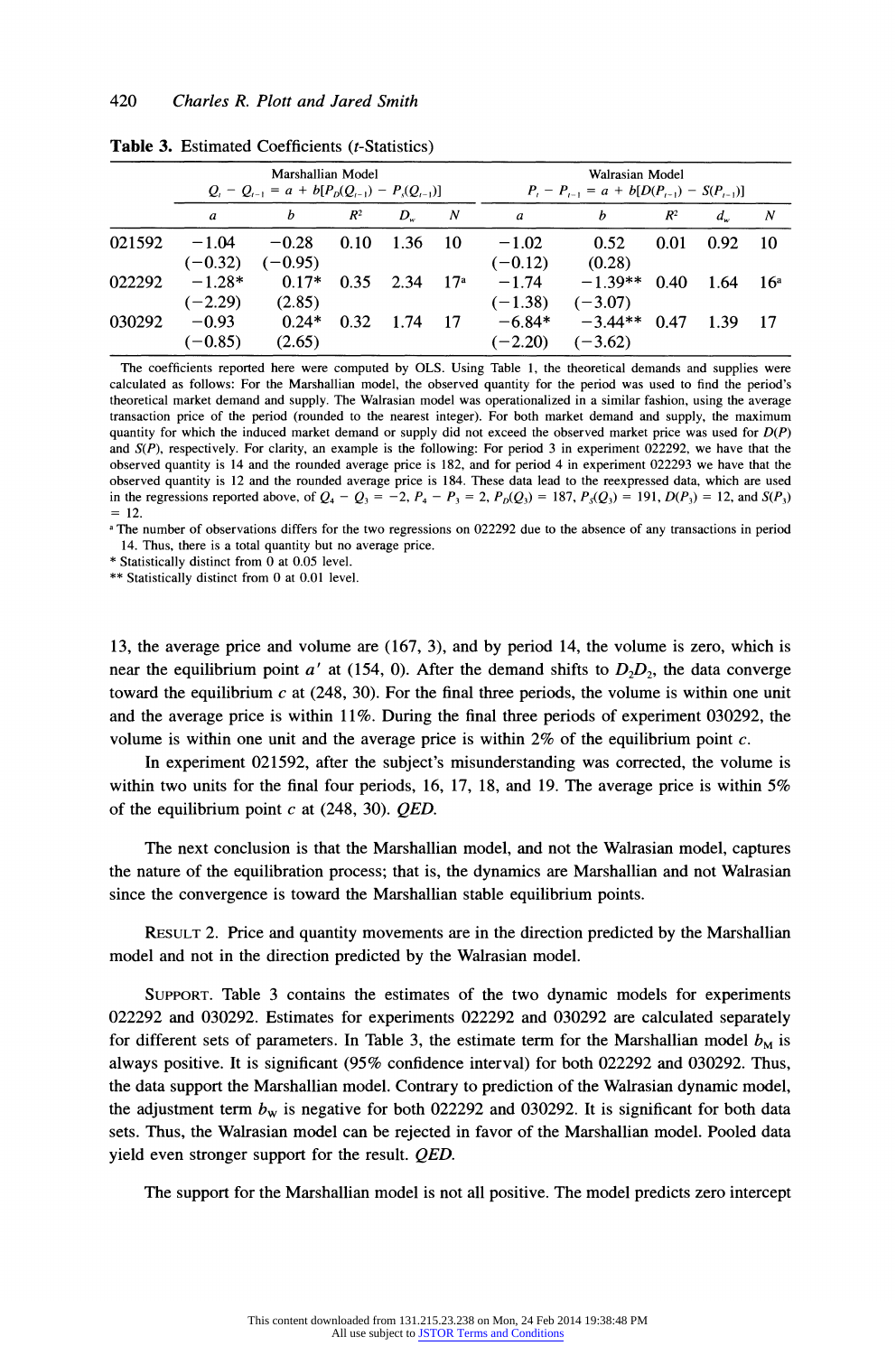$a_M$ . However, as can be seen from Table 3,  $a_M$  is systematically negative and significant (95%) **confidence interval for 022292). The next observations might help account for the inaccuracies.** 

**OBSERVATION. The dynamics of price adjustment have a memory. Information in the adjustment process is not simply local information of the recent past.** 

**SUPPORT. The support for this observation comes from experiment 021592 in which a subject was confused for the first few periods. Notice in Figure 6 that the data start with high prices and volume due to the implicit change in parameters of the one supplier. This change, in essence, creates a stable equilibrium until period 8, when the confusion was removed. It is interesting to note that, during period 8, the market is resting at an unstable Marshallian equilibrium. When the shift occurs at period 9, the equilibrium becomes Marshallian stable and,**  during period 9, the market stays near the equilibrium. However, in order to get to the high**priced equilibrium, the market must move away from the stable Marshallian equilibrium of zero volume that exists at point a' on the boundary. The high-priced stable equilibrium is not sustained. A few data points that are movements away from the stable Marshallian equilibrium take the systems into the unstable ranges. The fall in prices and volume that occurs in periods 10, 11, and 12 represents general movements toward the Marshallian stable boundary equilibrium. Of course, the fact that any volume exists at all during these periods is in defiance of the dynamic pressures of the Marshallian model. The small volumes that occurred in periods 13 and 14, when the market price falls to the lowest levels, are due to the buying behavior of a single agent. The action of one buyer constitutes 100% of the volume in periods 12, 13, and 14. It is natural to assume that this buyer is trying to signal other buyers to get the volume up so the market volume would be like the profitable experiences during the first periods of the experiment at a volume of 30 units. The hint is then picked up by other buyers in period 15. The volume and price move through the stable Walrasian (Marshallian unstable) equilibrium at (176, 12) and continue to converge to the high level Marshallian stable equilibrium near (248, 30). QED.** 

**This observation is particularly interesting for two reasons. First, it demonstrates that the dynamics of adjustment involve memories of a sort not captured by either the Marshallian or the Walrasian models of dynamics. Second, if game theory is to be successful, it must allow for the possibility that the selection of equilibrium can occur on either side of the market. The observation identifies a case in which the possibility of "leadership" instigated by a buyer resulted in equilibrium selection. By contrast, the literature (Becker 1991; Karni and Levin 1994) assumes that the selection in the case of fad-like preferences will come from sellers alone. It is rather interesting to note that even though these papers make solid contributions to the abstract understanding and anatomy of the economics of fad-like environments, their presumption about the market dynamics is wrong and their presumption about the application of game theory is wrong as well. Clearly, results such as those reported here are of interest to theory.** 

#### **9. Closing Remarks**

**Markets with externalities and fad-like incentives exhibit many of the qualities predicted by the competitive law of supply and demand. Equilibria of the competitive model do a good job of capturing the points of price convergence. The power of the equilibrium model is rather**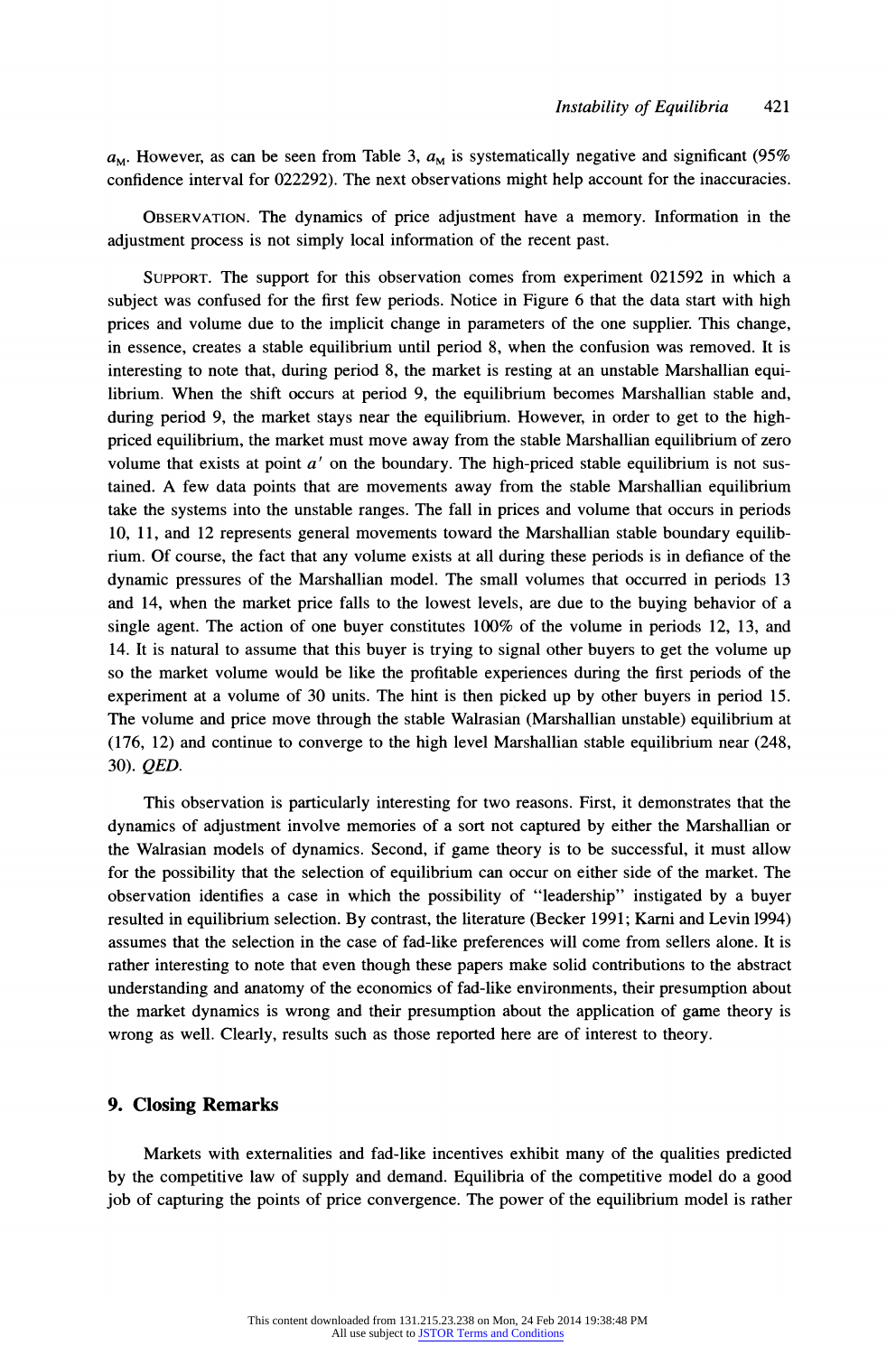**surprising since the demand curve construction requires very strong assumptions along the lines of rational expectations. Nevertheless, equilibration is observed.** 

**Markets with upward-sloping demands can contain both stable and unstable equilibria. If the upward slope is due to an externality like a Marshallian fad, then the conditions under which instability will be observed and the associated dynamics are best captured by the Marshallian concept of instability, as opposed to the Walrasian concept. The importance of the Marshallian concept seems to have been lost to the theoretical literature, which has focused on the Walrasian concept and on game theoretic selection models. These data suggest a need for theorists to revisit the classical Marshallian theory.** 

**The theoretical symmetry that exists between the upward-sloping demand and the downward-sloping supply exists in behavior. The results reported here replicate the discovery of Plott and George (1992) and extend the result to the upward-sloping demand. The properties of equilibration known to exist in the downward-sloping supply case of a Marshallian external economy exist with equal strength in the upward-sloping demand case of fad-like incentives. Thus, in these environments, the competitive market law of supply and demand appears to work with the generality for which it was developed. The conditions under which instability is observed are predicted by the Marshallian model of market adjustment and not the Walrasian model. A major outstanding issue is whether or not the Marshallian theory of stability holds in the backward-bending case. At this point, there appears to be no detailed theory of the dynamics.**  Indeed, one might note that the Walrasian model (with the wrong sign) yields higher  $R<sup>2</sup>$  than **the Marshallian model. Thus, the door is wide open for theoretical improvements.** 

**An error by a subject provided a glimpse at what could be one of the most important aspects of the study. The nature of market equilibrium selection is not determined by local information and dynamics alone. Collective experience, signaling through market actions, and coordinated efforts to overcome a "local" prisoner's dilemma may all play a part in the complex dynamics of equilibration.** 

### **Appendix**

#### **Instructional Material and Parameters**

**Sellers were given standard instructions such as those found in Plott (1991). The only differences are the numbers used in the examples. Buyer instructions are special because of the nature of the externality. These are reproduced in this appendix. A quiz and a period zero were both administered to check subjects' understanding of the accounting system. The Redemption Sheets contain the parameters of buyers. These are important because slight adjustments from the continuous model were made in order to obtain the quantified incentives used in the experiment. In addition to a sheet with marginal redemption value information, buyers were given sheets with the total of redemption values.** 

#### **Specific Instructions to the Buyers**

**During each market period, you are free to purchase as many units as you might want. The profit from each purchase (which is yours to keep) is computed by taking the difference between the redemption value and purchase price of the unit bought. Note that you may buy a unit for a price that exceeds the redemption value. Therefore,** 

[your profit = (redemption value) - (purchase price)].

**Your redemption value depends on your volume and the volume of others. This means that, when you buy units, you will not know your redemption values with certainty. Your redemption values will be known only at the end of a period when the total volume of purchases is known. Examine your Redemption Sheet. If the volume of others is zero, that is, you were the only one who bought units, then the redemption value of each of your units is found in the column labeled 0. If the volume of others is 23, then the redemption value of each of your units is found in the column labeled 23.**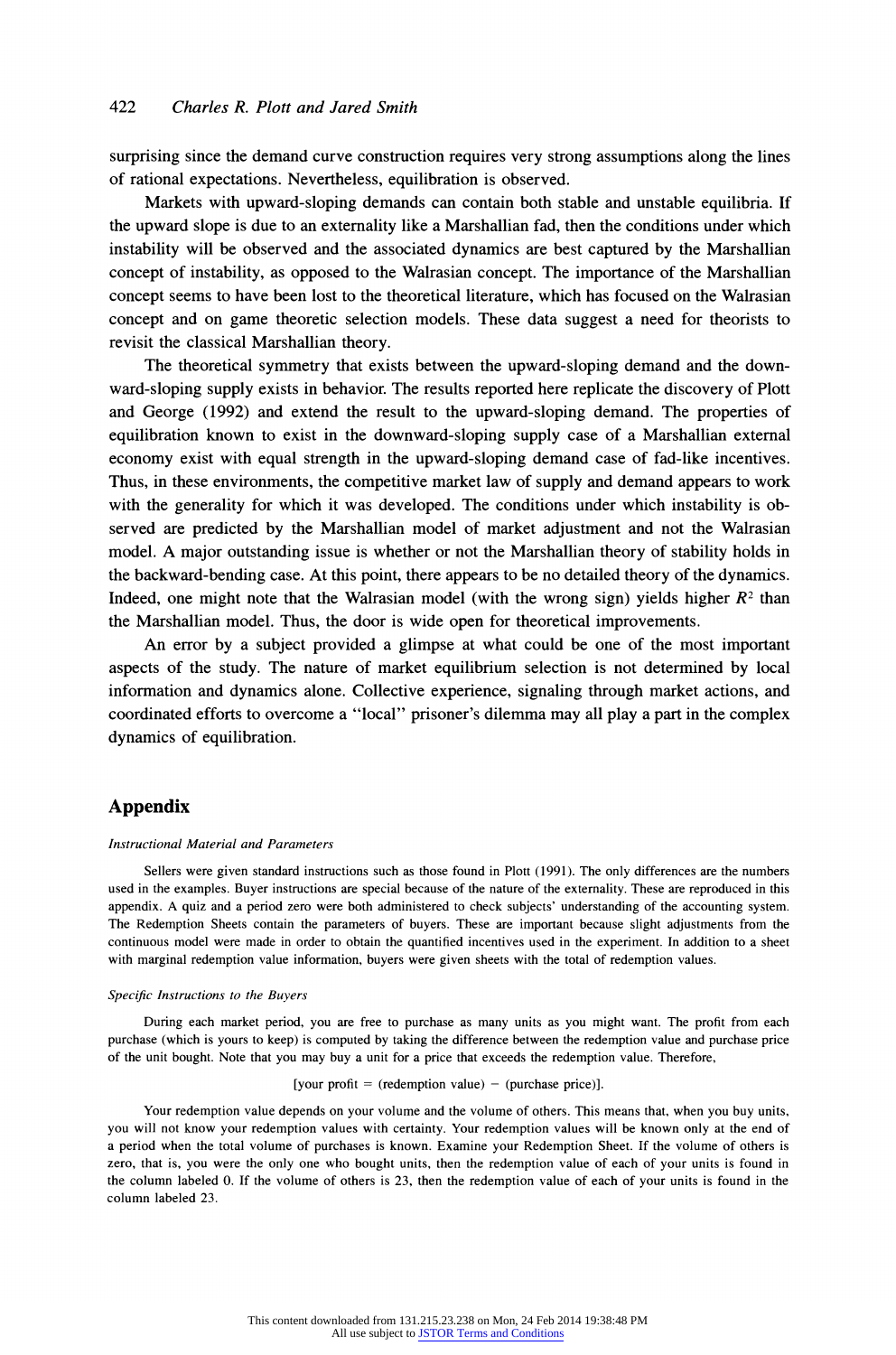**Suppose, for example, that you bought 2 units in a market in which a total of 10 units were bought. Find the appropriate column in your Example Redemption Sheet (as illustrated on the chalkboard). Since the volume of others is eight units, the redemption value for you of the first unit is 6000 and the redemption value of the second unit is 4500. If you bought each unit for 3500, your profit is** 

> **profit from first unit =**  $6000 - 3500 = 2500$ **profit from second unit =**  $4500 - 3500 = 1000$ **total profit = 2500 + 1000 = 3500.**

**The blanks on the Record of Purchases and Earnings will help you record your profit. The purchase price of the first unit you buy during the first period should be recorded in row 2. Do the same (in the appropriate rows) for any additional units bought in this period. At the end of the period, enter the market volume of the period in row A, enter your volume in row B, and subtract row B from row A to determine the resulting volume of others to enter in row C. Then look on your Redemption Sheet to find your unit redemption values. On the record of Purchases and Earning Sheets, enter the redemption value of the first unit in row 1. You should then record the profit on this sale as directed in row 3. After computing the profit for each unit bought, record the total profit for that period in the last row on the page, row 31. Subsequent periods should be recorded similarly in the appropriate column (period 1 in column 1, period 2 in column 2, etc.).** 

#### **Quiz Sellers**

**1. If in period 1, you sold two units for 1800 each, what would be your profit** 

**for the period ?** 

**Complete the form.** 

**2. If in period 2, you sold one unit for 1000 what would be your profit** 

for the period \_\_\_\_\_\_\_\_\_\_?

#### **Quiz Buyers**

**1) If you bought one unit in a market in which six (6) units are purchased in total (your unit plus** 

**units purchased by others)** 

- a) What is the volume of others <u>2</u>
- **b) What is the redemption value of your second unit**   $\cdot$
- **2) If you bought two units in a market in which no other units are purchased** 
	- a) What is the volume of others \_\_\_\_\_\_\_\_\_?
	- b) What is the redemption value of your next unit \_\_\_\_\_\_\_\_\_\_\_\_?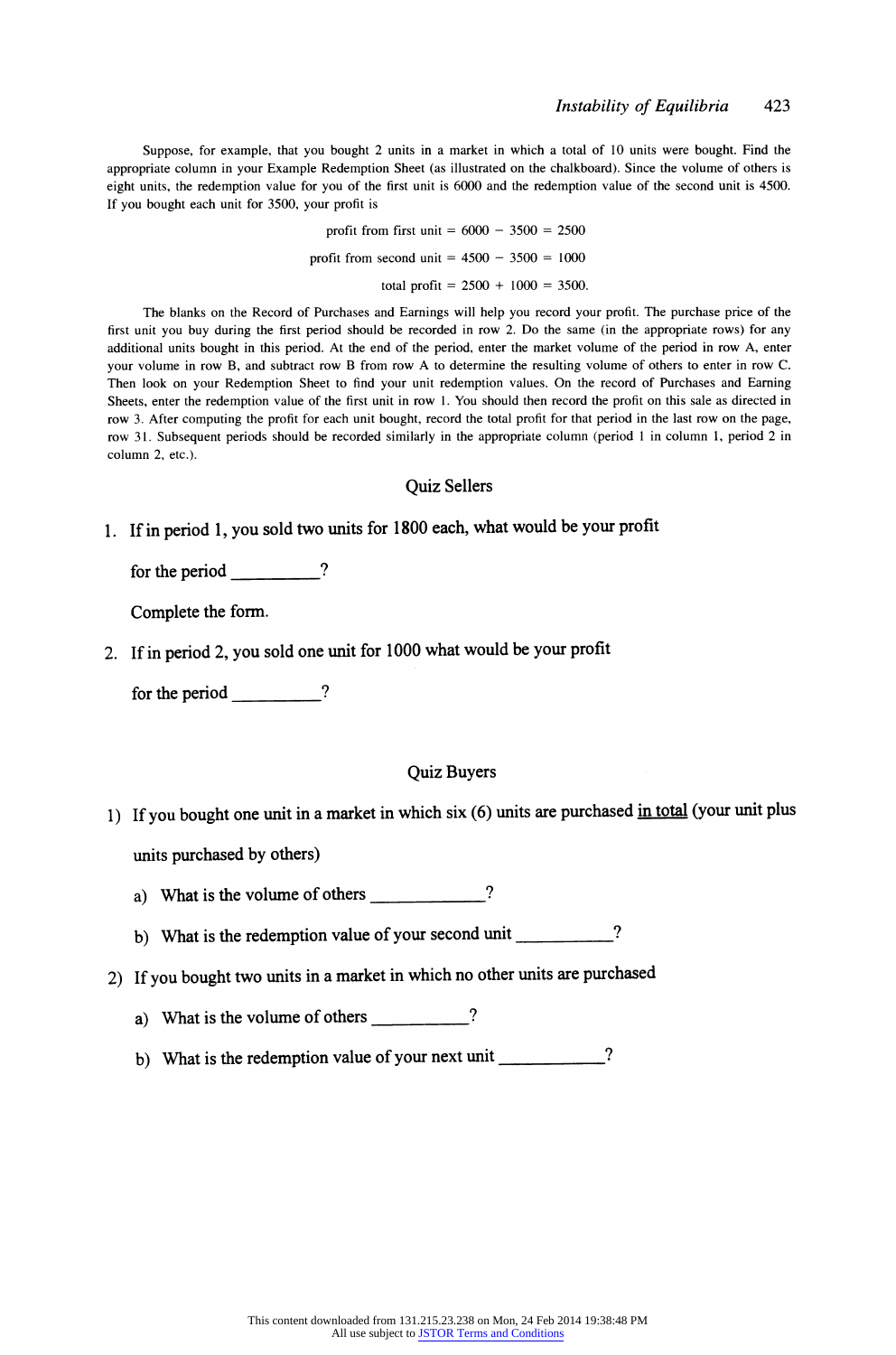## **Redemption Sheet**

Buyer 
$$
# 0
$$
 and  $2$ 

|     |     | Volume of Others |       |     |                 |      |     |  |                 |  |  |  |  |
|-----|-----|------------------|-------|-----|-----------------|------|-----|--|-----------------|--|--|--|--|
|     |     |                  |       |     | 4               |      | 6   |  | $\overline{32}$ |  |  |  |  |
| 1st | 124 | 140 I            |       |     | 146 152 158 164 |      | 180 |  | 386             |  |  |  |  |
| 2nd | 108 | 124              | 130 l |     | 136   142   148 |      | 164 |  | 370             |  |  |  |  |
| 3rd | 92  | 108              | 114   | 120 | 126             | 1321 | 148 |  | 354             |  |  |  |  |
| 4th | 76  | 92               | 98    | 104 | 110             | 116  | 132 |  | 338             |  |  |  |  |
| 5th | 60  | 76               | 82    | 88  | 94              | 100  | 116 |  | 322             |  |  |  |  |
| 6th | 44  | 60               | 66    | 721 | 78              | 84   | 100 |  | 306             |  |  |  |  |
| 7th | 28  | 44               | 50    | 56  | 62              | 68   | 84  |  | 290             |  |  |  |  |
| 8th | 12  | 28               | 34    | 40  | 46              | 52   | 68  |  | 274             |  |  |  |  |

**Note: as volume of others increases, redemption value increases by 6 per unit. The exceptions are every fifth unit starting at 1, at which point the increment is 16 as opposed to 6.** 

**Ruyer # 1 and 4** 

|        |     | <b>Volume of Others</b> |                 |     |      |             |     |  |     |  |  |  |  |
|--------|-----|-------------------------|-----------------|-----|------|-------------|-----|--|-----|--|--|--|--|
|        | 0   |                         |                 |     | 4    |             | 6   |  | 32  |  |  |  |  |
| l 1 st | 116 | $\overline{122}$        | 128             | 134 |      | 140 156 162 |     |  | 368 |  |  |  |  |
| 2nd    | 100 | <b>106</b>              | 112l            | 118 |      | 124 140 146 |     |  | 352 |  |  |  |  |
| 13rd   | 84  | 90                      | 96              | 102 | 108  | 124         | 130 |  | 336 |  |  |  |  |
| 4th    | 68  | 741                     | 80 <sup>2</sup> | 86  | 92 I | 108         | 114 |  | 320 |  |  |  |  |
| 5th    | 52  | 58                      | 64              | 70  | 76   | 92          | 98  |  | 304 |  |  |  |  |
| 6th    | 36  | 42                      | 48              | 54  | 60   | 76          | 82  |  | 288 |  |  |  |  |
| 7th    | 20  | 261                     | 32              | 38  | 44   | 60          | 66  |  | 272 |  |  |  |  |
| 8th    | 4   | 10                      | 16              | 22  | 28   | 44          | 50  |  | 256 |  |  |  |  |

**Redemption Sheet Buyer # 3 and 5** 

|      |     | Volume of Others |     |      |                     |     |     |  |     |  |  |  |  |
|------|-----|------------------|-----|------|---------------------|-----|-----|--|-----|--|--|--|--|
|      |     |                  |     |      | 4                   |     | 6   |  | 32  |  |  |  |  |
| l st | 120 | $\overline{126}$ |     |      | 132 148 154 160 166 |     |     |  | 372 |  |  |  |  |
| 2nd  | 104 | 110              | 116 | 132  | 138                 | 144 | 150 |  | 356 |  |  |  |  |
| 3rd  | 88  | 941              | 100 | 1161 | 122 I               | 128 | 134 |  | 340 |  |  |  |  |
| 4th  | 72  | 78               | 84  | 100  | 106                 | 112 | 118 |  | 324 |  |  |  |  |
| 5th  | 56  | 62               | 68  | 84   | 90                  | 96  | 102 |  | 308 |  |  |  |  |
| 6th  | 40  | 46               | 52  | 68   | 74                  | 80  | 86  |  | 292 |  |  |  |  |
| 7th  | 24  | 30               | 36  | 52   | 58                  | 64  | 70  |  | 276 |  |  |  |  |
| 8th  | 8   | 14               | 20  | 36   | 42                  | 48  | 54  |  | 260 |  |  |  |  |

**Note: as volume of others increases, redemption value increases by 6 per unit. The exceptions are every fifth unit starting at 5, at which point the increment is 16 as opposed to 6.** 

**Note: as volume of others increases, redemption value increases by 6 per unit. The exceptions are every fifth unit starting at 3, at which point the increment is 16 as opposed to 6.**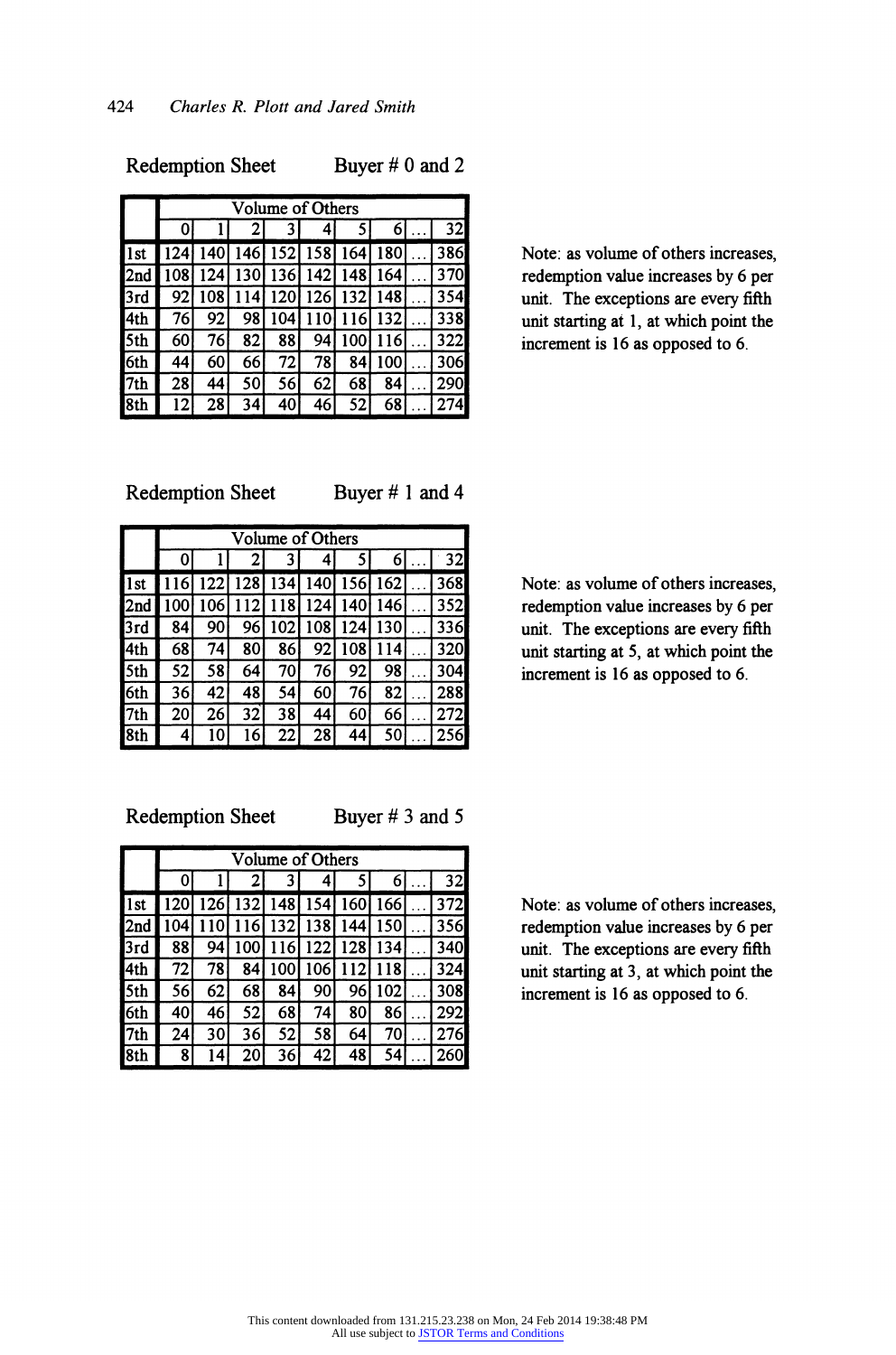|       |                                         | Seller Number                     |     |  |
|-------|-----------------------------------------|-----------------------------------|-----|--|
|       | 61                                      | 7 8 9                             | 101 |  |
| 1st   |                                         | 128 132 136 116 120 124           |     |  |
| 2nd   |                                         | 140   144   148   156   164   172 |     |  |
| 3rd   |                                         | 196 188 180 220 212 204           |     |  |
| 4th l |                                         | 236 234 232 230 228 226           |     |  |
|       | 5th 244 246 248 238 240 242             |                                   |     |  |
|       | 6th 250 252 254 256 258 260             |                                   |     |  |
|       | 7th 266 264 262 272 270 268             |                                   |     |  |
|       | 8th 284 282 280 278 276 274             |                                   |     |  |
|       | 9th   292   294   296   286   288   290 |                                   |     |  |
| 10thl | 298 300 302 304 306 308                 |                                   |     |  |

**Seller unit cost in period 0-8** 

**Seller unit cost in period 9-20** 

|      |    | Seller Number |  |           |                                       |     |  |  |  |  |  |  |
|------|----|---------------|--|-----------|---------------------------------------|-----|--|--|--|--|--|--|
|      | 61 |               |  | 81.<br>91 | 10                                    |     |  |  |  |  |  |  |
| 1st  |    |               |  |           | 160 162 164 154 156 158               |     |  |  |  |  |  |  |
| 2nd  |    |               |  |           | 166  168  170  172  174  176          |     |  |  |  |  |  |  |
|      |    |               |  |           | 3rd 181   180   178   184   183   182 |     |  |  |  |  |  |  |
|      |    |               |  |           | 4th 200 195 191 188 186 185           |     |  |  |  |  |  |  |
|      |    |               |  |           | 5th 228 236 244 206 212 218           |     |  |  |  |  |  |  |
|      |    |               |  |           | 6th 252 260 268 276 284 292           |     |  |  |  |  |  |  |
|      |    |               |  |           | 7th 316 308 300 340 332 324           |     |  |  |  |  |  |  |
| 8th  |    |               |  |           | 388 380 372 364 356 348               |     |  |  |  |  |  |  |
|      |    |               |  |           | 9th 420 420 436 396 404 412           |     |  |  |  |  |  |  |
| 10th |    |               |  |           | 444 452 460 468 476                   | 484 |  |  |  |  |  |  |

Record of Sales and Profits, Seller No. 6

| Unit<br>Sold   |                                       | <b>Trading Period</b><br>Number           | 0   |     | 2   | 3   | 4   | 5   | 6   |     | 8   | 9   | 10  |
|----------------|---------------------------------------|-------------------------------------------|-----|-----|-----|-----|-----|-----|-----|-----|-----|-----|-----|
|                | ı                                     | Selling Price                             |     |     |     |     |     |     |     |     |     |     |     |
| $\mathbf{1}$   | $\mathbf{2}$                          | Cost of 1st unit                          | 128 | 128 | 128 | 128 | 128 | 128 | 128 | 128 | 128 | 160 | 160 |
|                | $\mathbf{3}$                          | Profit<br>$(row 1 - row 2)$               |     |     |     |     |     |     |     |     |     |     |     |
|                | 4                                     | <b>Selling Price</b>                      |     |     |     |     |     |     |     |     |     |     |     |
| $\overline{2}$ | 5                                     | Cost of 2nd unit                          | 140 | 140 | 140 | 140 | 140 | 140 | 140 | 140 | 140 | 166 | 166 |
|                | 6                                     | Profit<br>$(row 4 - row 5)$               |     |     |     |     |     |     |     |     |     |     |     |
|                |                                       |                                           |     |     |     |     |     |     |     |     |     |     |     |
|                |                                       | 28 Selling Price                          |     |     |     |     |     |     |     |     |     |     |     |
| 10             |                                       | 29 Cost of 10th unit                      | 298 | 298 | 298 | 298 | 298 | 298 | 298 | 298 | 298 | 444 | 444 |
|                |                                       | $\sqrt{30}$ Profit<br>$(row 28 - row 29)$ |     |     |     |     |     |     |     |     |     |     |     |
|                |                                       | 31 Total per period                       |     |     |     |     |     |     |     |     |     |     |     |
| Name           | Soc. Sec. No.<br><b>Total Payment</b> |                                           |     |     |     |     |     |     |     |     |     |     |     |

**Address** 

## **References**

- **Becker, Gary S. 1991. A note on restaurant pricing and other examples of social influence on price. Journal of Political Economy 99:1109-16.** 
	- **Harrison, Glen W., Elizabeth Hoffman, E. E. Rutstrom, and Matthew L. Spitzer. 1987. Coasian solutions to the externality problem in experimental markets. Economic Journal 97:388-402.**
	- **Henderson, James M., and Richard E. Quandt. 1980. Micro-economic theory: A mathematical approach. Third edition. New York: McGraw-Hill.**